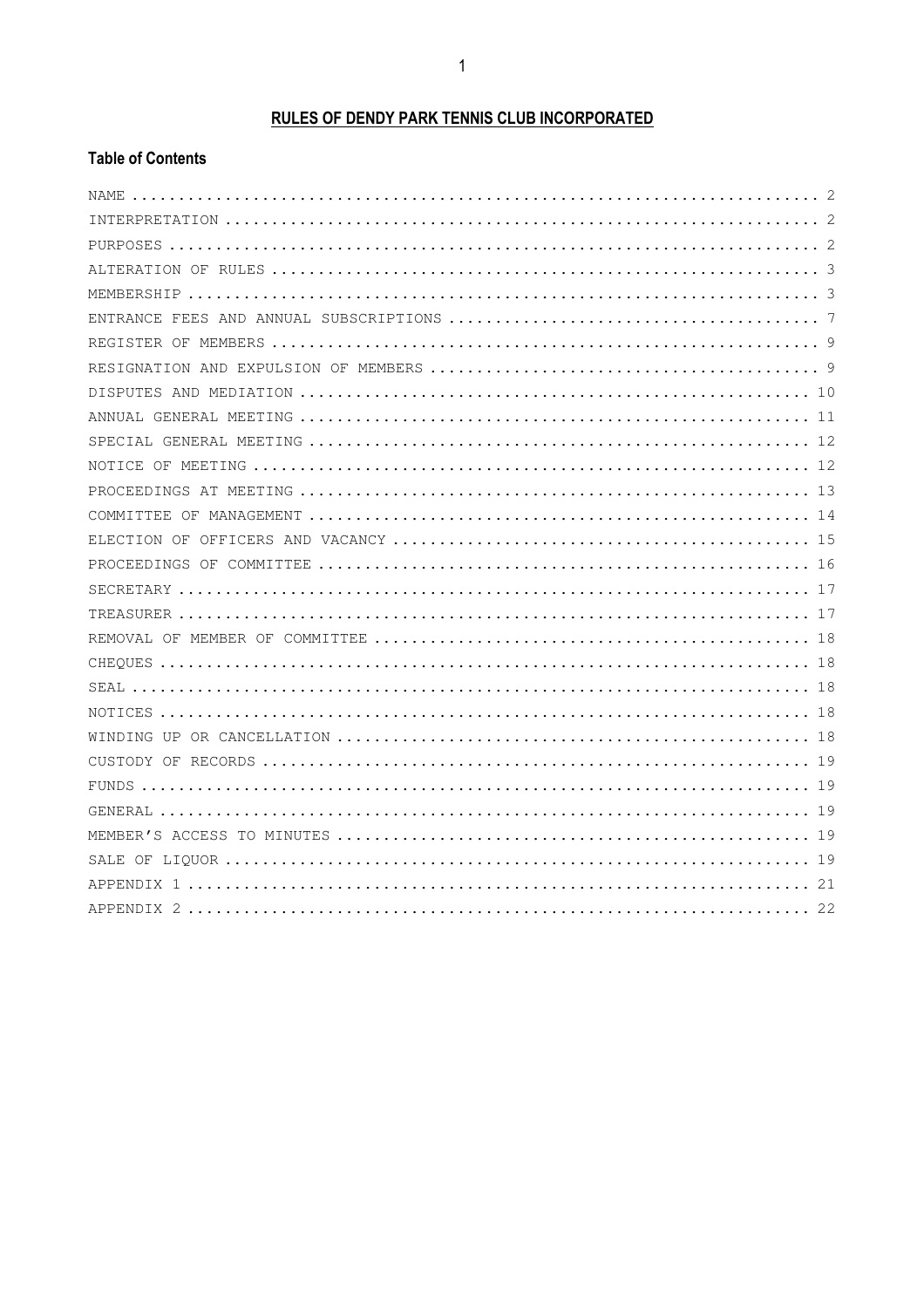#### NAME

1. The name of the incorporated association is Dendy Park Tennis Club Incorporated (in these rules called "the Club").

#### INTERPRETATION

2. (1) In these rules unless the contrary intention appears -

"Committee" means the Committee of Management of the Club.

"Financial Year" means the year ending 31st August.

"General meeting" means a general meeting of members convened in accordance with Rule 14.

"Member" means a member of the Club.

"Ordinary member of the Committee" means a member of the Committee who is not an officer of the Club under Rule 24.

"Special Resolution" means a resolution that requires not less than four-fifths (4/5) of the members voting at a general meeting, whether in person or by proxy, to vote in favour of the resolution.

"The Act" means the Associations Incorporation Reform Act 2012.

"The Regulations" means regulations under the Act.

(2) Words or expressions contained in these rules shall be interpreted in accordance with the provisions of the Acts Interpretation Act 1958 and the Act as in force from time to time.

#### PURPOSES

- 3. The purposes of the Club are:
	- (1) To provide and maintain tennis and other sporting and social and recreational facilities for members and their guests.
	- (2) To promote the game of tennis generally and such other sports the Club may decide.

Solely for the purposes of furthering the purposes set out above the Club shall have power:

- (a) To indemnify any Committee member for any loss or damage incurred as a result of having on behalf of the Dendy Park Tennis Club Inc. become liable to pay any amount by way of damages or otherwise.
- (b) To subscribe to, become a member of and co-operate with any other association or organisation, whether incorporated or not, whose objects are altogether or in part similar to those of the Club provided that the Club shall not subscribe to or support with its funds any association or organisation which does not prohibit the distribution of its income and property among its members to an extent at least as great at that imposed on the Club under or by virtue of its Rules.
- (c) To buy, sell and deal in all kinds of articles, commodities and provisions, both liquid and solid, for the members of the Club or persons frequenting the Club's premises.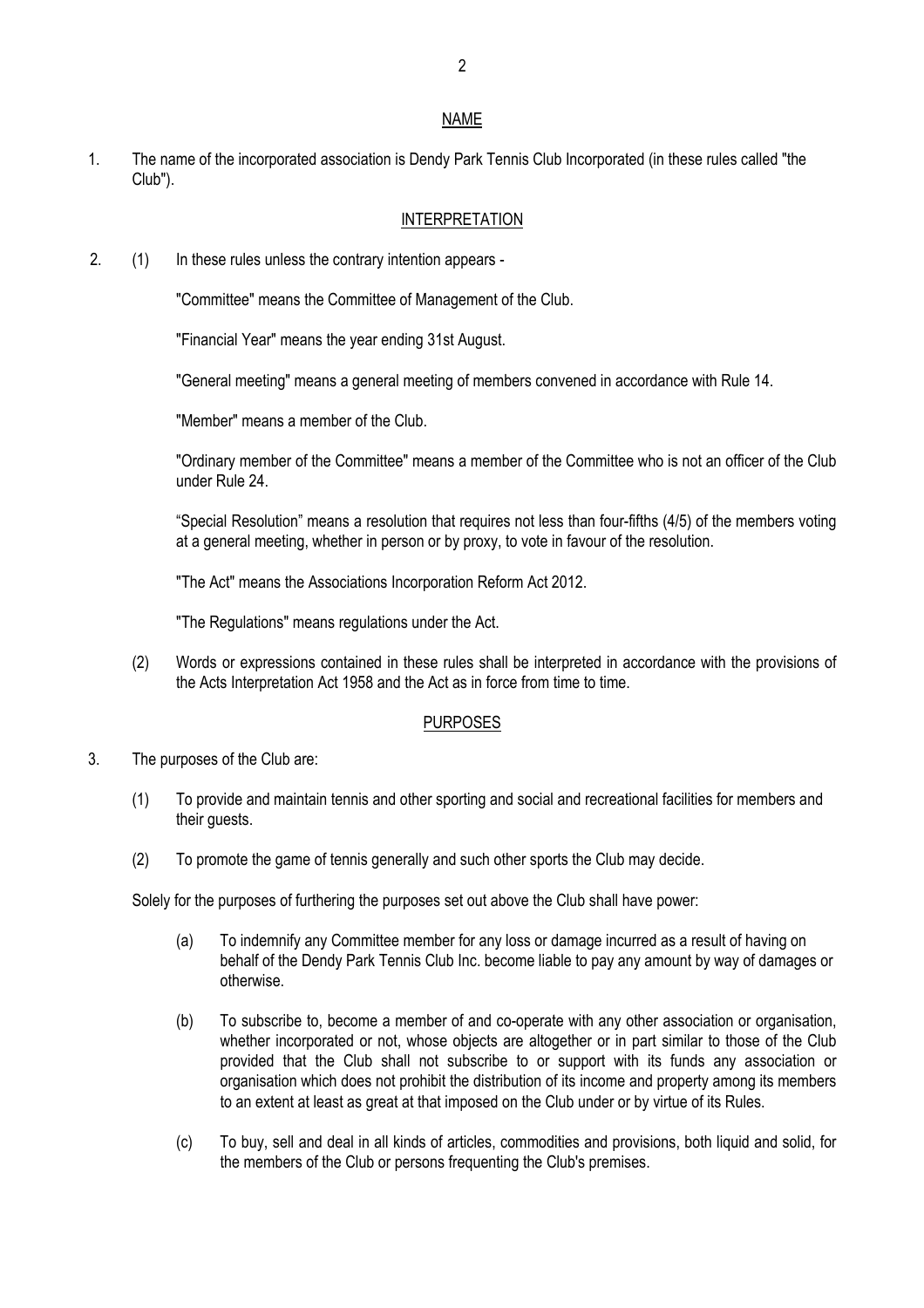- (d) To provide facilities for the sale and consumption of alcoholic liquor at the premises of the Club and to procure all necessary licences and permits to enable that to be done.
- (e) To purchase, take on lease or in exchange, hire and otherwise acquire any lands, buildings, easements or property, real and personal, and any rights or privileges which may be requisite for the purposes of, or capable of being conveniently used in connection with, any of the purposes of the Club, provided that in case the Club shall take or hold any property which may be subject to any trusts the Club shall only deal with the same in such manner as is allowed by laws having regard to such trusts.
- (f) To enter into any arrangement with any Government or Authority that is incidental or conducive to the attainment of the purposes of the exercise of the powers of the Club; to obtain from any such Government or Authority any rights, privileges and concessions which the Club may think it desirable to obtain; and to carry out, exercise and comply with any such arrangements, rights privileges and concessions.
- (g) To appoint, employ, remove or suspend such managers, clerks, secretaries, servants, workmen and other persons as may be necessary or convenient for the purposes of the Club.
- (h) To construct, improve, maintain, develop, work, manage, carry out, alter or control any buildings, grounds, works or conveniences which may seem calculated directly or indirectly to advance the Club's interest, and to contribute to, subsidise or otherwise assist and take part in the construction, improvement, maintenance, alteration or control thereof.
- (i) To invest and deal with the money of the Club not immediately required in such manner as permitted for trustees under the Trustee Act 1958 (as amended).
- (j) Subject to the Rules of the Club to borrow or raise money either alone or jointly with another person or legal entity in such manner as may be thought proper and whether upon fluctuating advance account or overdraft or otherwise to represent or secure any moneys and further advances borrowed or to be borrowed alone or with others as aforesaid by notes secured or unsecured, debentures or debenture stock perpetual or otherwise, or by mortgage, charge, lien or other security upon the whole of any part of the Club's property or assets present or future and to purchase, redeem or pay-off any such securities.
- (k) To sell, improve, manage, develop, exchange, lease, dispose of, turn to account or otherwise deal with all or any part of the property and rights of the Club.
- (l) To take any gift of property whether subject to any special trust or not, for any one or more of the purposes of the Club but subject always to the proviso in paragraph (e).
- (m) To do all such other things as are incidental or conducive to the attainment of the purposes and the exercise of the powers of the Club.

#### ALTERATION OF RULES

4. These rules may only be altered by special resolution of a general meeting of the Club.

#### MEMBERSHIP

5. (1) A natural person who is nominated and approved for a membership as provided in these rules is eligible to be a member of the Club on payment of the entrance fee and the annual subscription payable under these rules.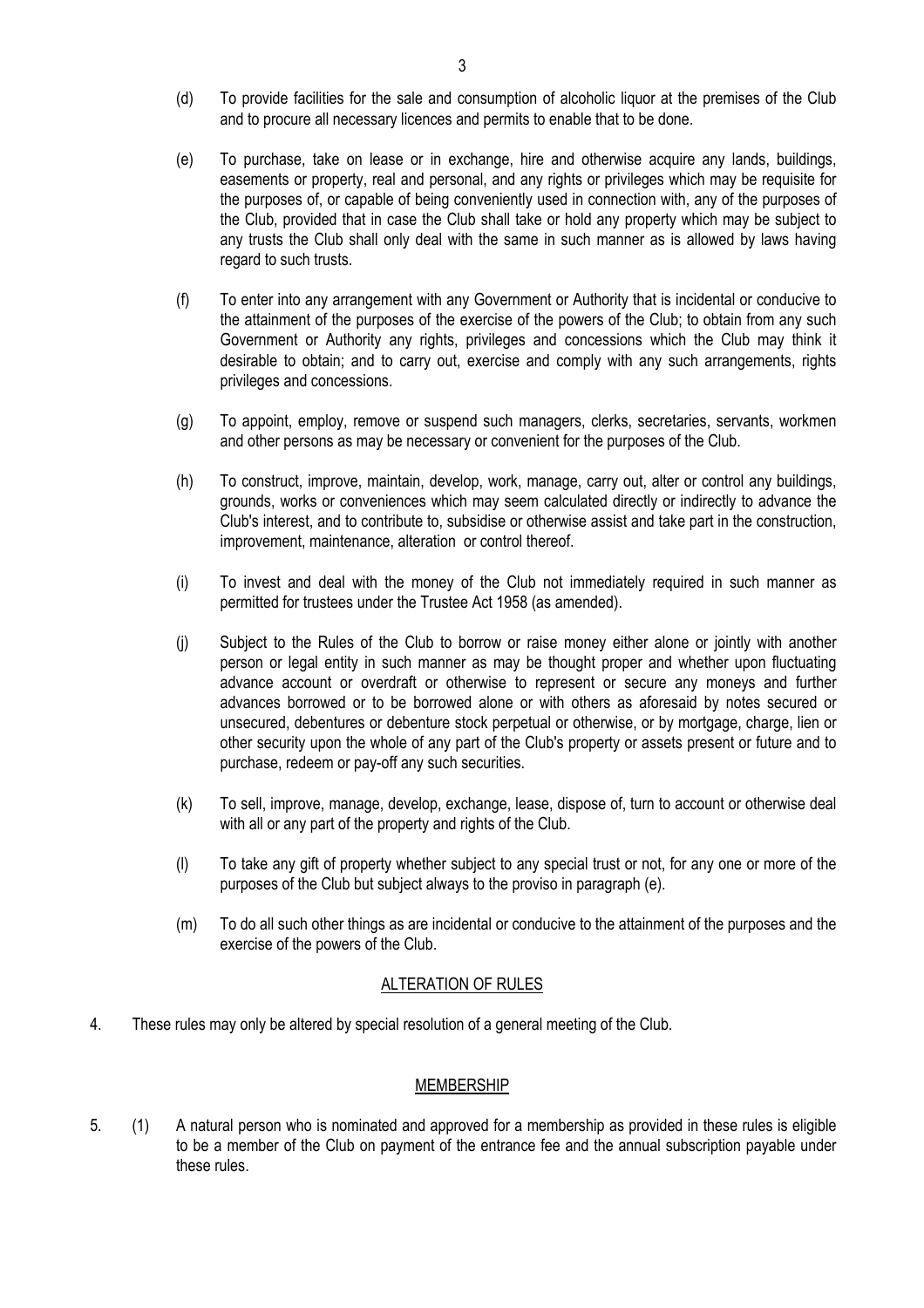- (2) A nomination of a person for membership of the Club
	- (a) shall be made in writing in the form set out in appendix 1;
	- (b) shall contain the full name, address, telephone number and occupation of the proposed member;
	- (c) shall state the class of membership the proposed member seeks to join;
	- (d) shall be signed by a proposer and a seconder who shall be members of the Club entitled by these rules to propose persons for membership of the Club; and
	- (e) shall be lodged with the Secretary of the Club together with the appropriate entrance fee as provided in Rule 6 (1) hereof.
- (3) As soon as is practicable after the receipt of a nomination, the Secretary shall refer the nomination to the Committee.
- (4) Upon a nomination being referred to the Committee, the Committee shall determine whether to approve or to reject the nomination or defer consideration of the nomination in accordance with sub-clause (6) hereof.
- (5) The Committee may limit the number of members admitted to each class of membership, and for this purpose may defer consideration of a nomination for membership for such period of time as is necessary.
- (6) Upon a nomination being approved by the Committee, the Secretary shall, with as little delay as possible, notify the nominee in writing that he is accepted for membership of the Club and request payment within the period of 28 days after receipt of the notification of the sum payable under these rules as the first year's annual subscription (or one half of the annual subscription as provided in Rule 6 (7) hereof).
- (7) If the nomination is rejected by the Committee, the Secretary shall, with as little delay as possible, notify the nominee in writing that he is not accepted for membership of the Club and refund to him the entrance fee accompanying the application.
- (8) The Secretary shall, upon payment of the amount referred to in sub-clause (7) within the period referred to in that sub-clause -

(a) enter the nominee's name in the register of members kept by him and, upon the name being so entered, the nominee becomes a member of the Club; and

- (b) issue the new member a membership ticket or medallion.
- (9) A right, privilege, or obligation of a 'person by reason of his membership of the Club
	- (a) is not capable of being transferred or transmitted to another person, save as hereinafter provided;
	- (b) terminates upon the cessation of his membership whether by death or resignation or otherwise.
- (10) Members of the Club shall be divided into the following classes and shall enjoy all such rights and privileges as are granted to and shall be subject to such restrictions placed upon the class of membership to which they belong -
	- (a) "Playing members" who shall enjoy the following rights and privileges
		- (i) the right to vote on any and all matters at any general meeting of the Club;
		- (ii) the right to propose persons for membership of the Club;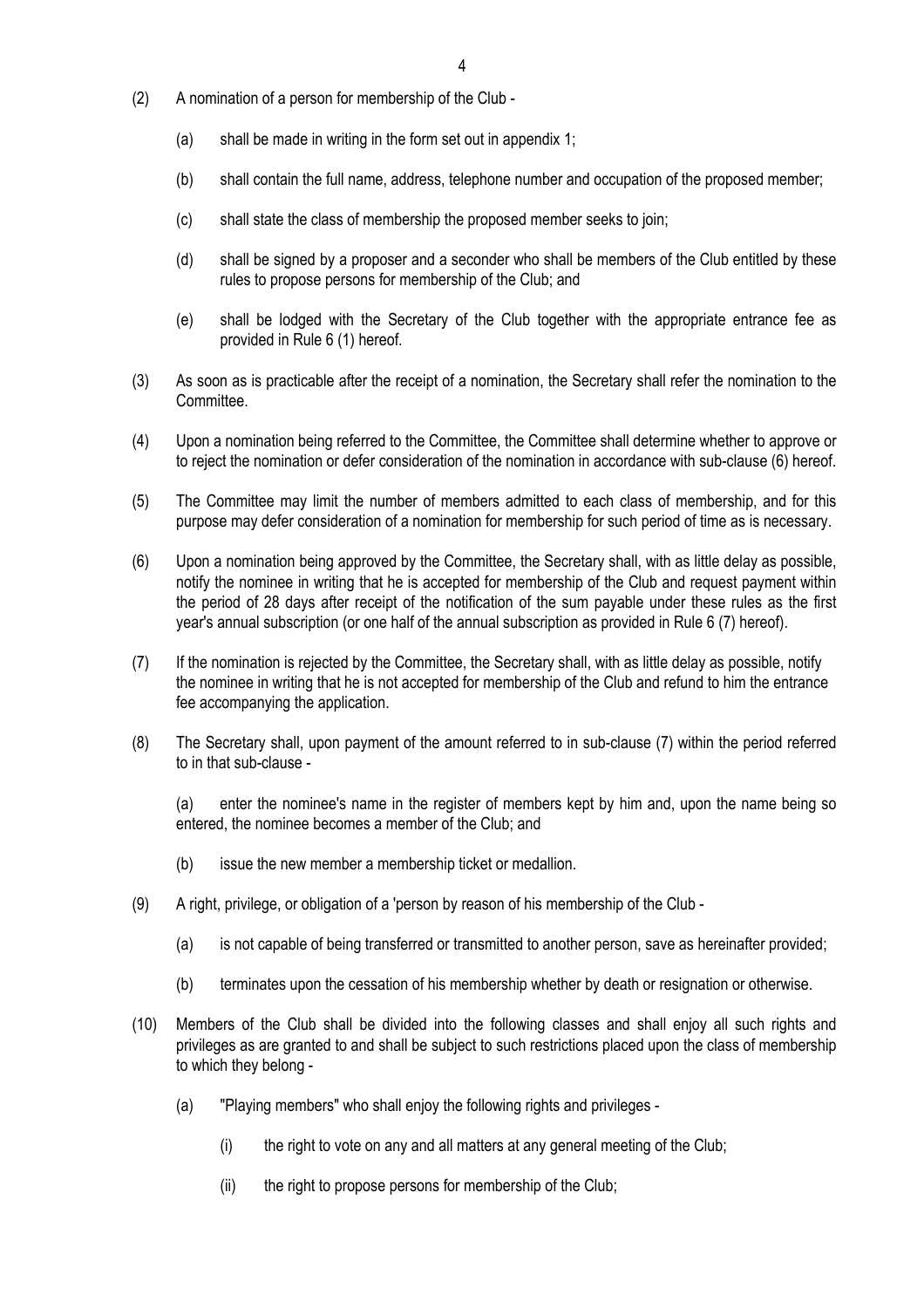- (iii) the right to nominate members for election as officers of the Club;
- $(iv)$  the right to stand for any office of the Club;
- (v) the right to entry on to and use of the courts and clubroom facilities, subject to the by-laws of the Club and the directions given for the use of courts and clubroom facilities by the Committee or its delegates; and
- (vi) the right to participate in all tournaments and other competitions organised by the Club, or conducted upon the club courts, subject to the rules of a particular tournament or competition, and subject to selection (where appropriate) by the nominated selection committee.
- (b) "Junior members" who shall enjoy all the rights and privileges of playing members, save that they shall not be entitled to -
	- (i) vote at a general meeting of the Club on any matter whatsoever;
	- (ii) nominate members for election as officers of the Club;
	- (iii) propose persons for membership of the Club; or
	- (iv) hold any office in the Club.
- (c) "Non-playing members" who shall have the right of entry on to and the use of clubroom facilities, subject to the by-laws of the Club and directions given for the use of clubroom facilities by the Committee or its delegates.
- (d) "Life members" who shall enjoy all the rights and privileges of playing members and be exempt from payment of annual subscriptions, but not from payment of other charges.
- (e) "Honorary members" who shall enjoy all the rights and privileges of playing members and be exempt from payment of annual subscriptions, but not from payment of other charges.
- (f) "Family membership" which shall entitle a person and his spouse to all the rights and privileges of playing members and all their children shall be entitled until the age of 18 years or 25 years if a full-time student, to all the rights and privileges of and be subject to the restrictions placed upon junior members and student members, respectively.
- (g) "Family life membership" which shall entitle a person and his spouse to all the rights and privileges of life members and shall entitle their children to the rights and privileges endowed by family membership.
- (h) "Honorary family life membership" which shall entitle a family to all the rights and privileges of family life membership and be exempt from the payment of the fee for such membership, but not from the payment of other charges.
- (i) "Student members" who shall enjoy all the rights and privileges of playing members save that they shall not be entitled to
	- (i) vote at a general meeting of the Club on any matter whatsoever;
	- (ii) nominate members for election as officers of the Club;
	- (iii) propose persons for membership of the Club; or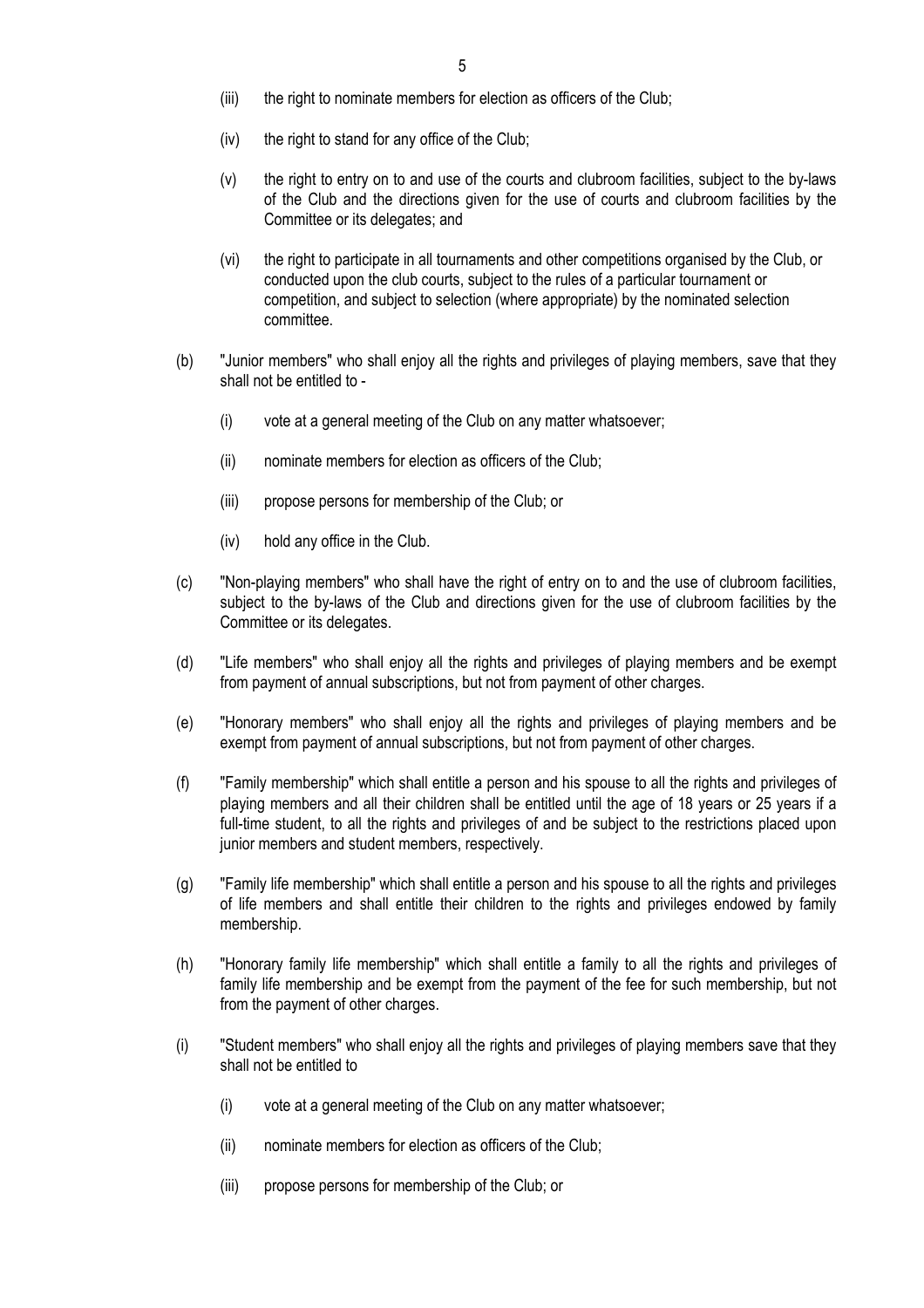- (iv) hold any office in the Club.
- (j) "Senior members" who shall enjoy all the rights and privileges of playing members once they have achieved 10 years consecutive membership. Prior to achieving this they shall enjoy all the rights and privileges of playing members save that they shall not be entitled to
	- (i) vote at a general meeting of the Club on any matter whatsoever;
	- (ii) nominate members for election as officers of the Club;
	- (iii) propose persons for membership of the Club; or
	- (iv) hold any office in the Club.
- (k) "Mid-Week Social members" who shall have the right of entry on to and the use of courts and clubroom facilities on weekdays, subject to the by-laws of the Club and directions given for the use of courts and clubroom facilities by the Committee or its delegates.
- (l) "Night Competition members" who shall have the right of entry on to and the use of courts and clubroom facilities on weekdays and Sunday afternoon, subject to the by-laws of the Club and directions given for the use of courts and clubroom facilities by the Committee or its delegates.
- (m) "Sponsor membership" which shall entitle a sponsor, approved by the Committee as hereinafter provided, to -
	- (i) all the rights and privileges of family membership for himself, his spouse and his children; or
	- (ii) should the sponsor not have the need or wish to take up family membership, he shall be entitled to nominate another family who shall be entitled to all the rights and privileges of family membership; or
	- (iii) should the sponsor not have the need or wish to take up family membership himself or nominate another family for such membership, he shall be entitled to nominate two persons (including himself if he wishes) and such persons shall be entitled to a playing membership and he shall be further entitled to nominate up to two further persons who shall be entitled to junior membership or student membership, provided that the persons so nominated qualify for membership of those classes of membership, as provided in sub-clause (12) (a) and sub-clause (12) (b) hereof respectively;

and should a sponsor renew his sponsorship of the Club, as hereinafter provided, the sponsor shall upon renewal of his sponsorship be entitled to transfer his entitlement to membership, as hereinbefore provided, to other persons, provided that nothing in these Rules shall entitle the persons previously nominated to any rights and privileges of members of the Club, save as hereinafter provided.

- (11) Membership of a particular class of membership shall be restricted as follows
	- (a) in the case of junior membership, to persons of 18 years of age or less at the date of admission to or renewal of membership and an applicant for this class of membership shall provide to the committee such proof of age as is deemed necessary by the Committee.
	- (b) in the case of student membership to persons of 25 years of age or less who are full-time students and who can provide to the Committee proof of holding a Student Card at the date of admission to or renewal of membership.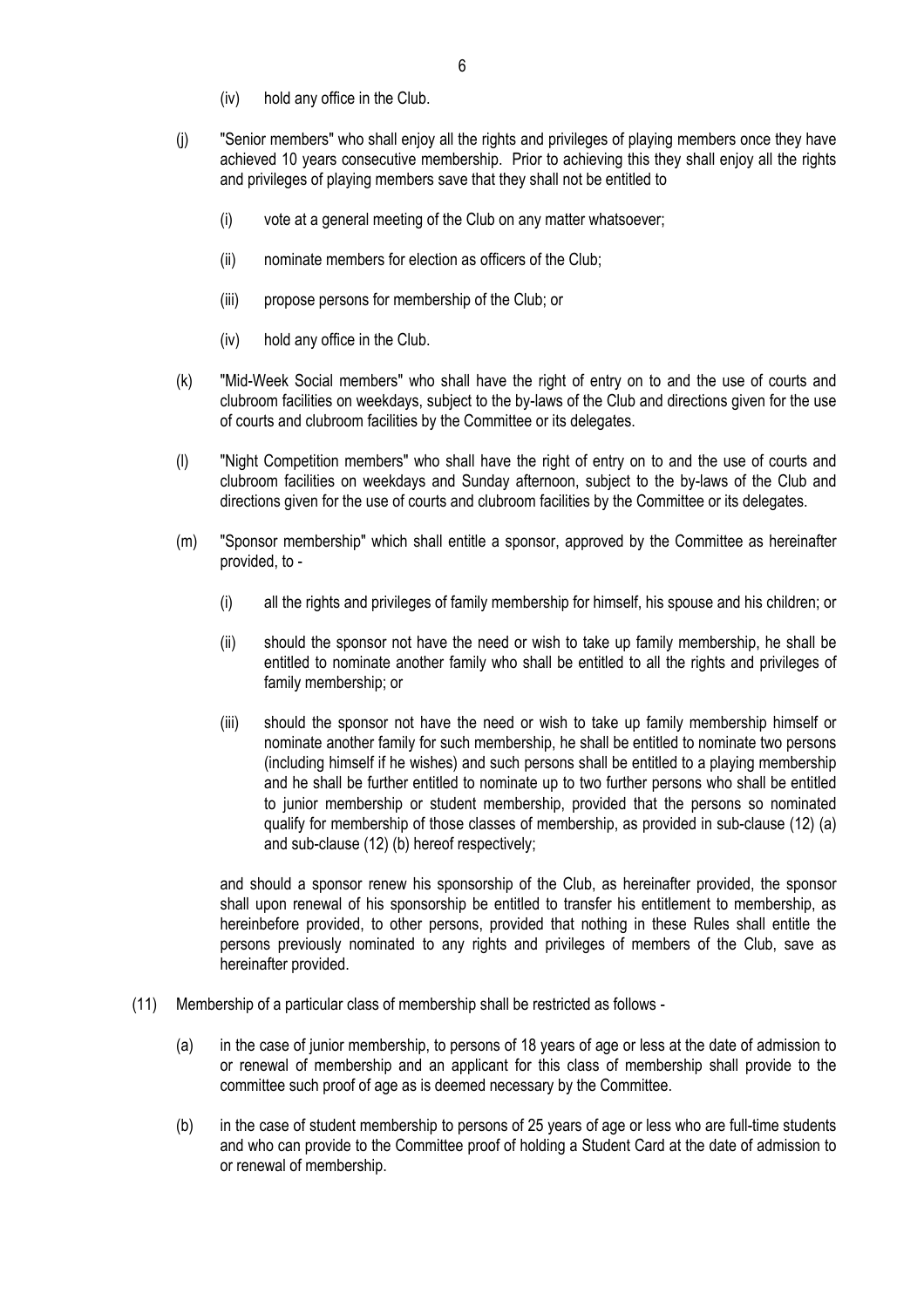- (c) in the case of life membership, a life member must be elected at a general meeting of the Club and the resolution of his election must be passed by a majority of not less than 4/5ths of the members of the Club present and entitled to vote.
- (d) In the case of honorary membership or honorary family life membership, an honorary member or family must be elected by the Committee; his, her or their membership shall not be of more than 2 years' duration; and may be renewed at the discretion of the Committee. Any person who has been a member of the Club (including Elsternwick Tennis Club) for 50 years shall be made an Honorary Life Member.
- (e) In the case of senior membership to persons who have reached 70 years of age.
- (f) In the case of night competition membership to persons who participate in one of Monday, Tuesday or Thursday night competitions or any other night competition if it is established.
- (g) In the case of sponsor membership
	- (i) a sponsor must be approved by the Committee;
	- (ii) should the sponsor nominate another family or other persons for membership as provided in clause 3 (ii) (j) hereof, the sponsor shall advise the secretary in writing of the full names, addresses, telephone numbers and occupations of the members of the family or other persons so nominated and the family or other persons so nominated must be approved by the Committee;
	- (iii) the Committee shall not approve a sponsor for membership unless his sponsorship for the Club is equal to or greater than the annual subscription for family membership;
	- (iv) such membership shall not be of more than one year's duration and may be renewed at the discretion of the Committee;
	- (v) upon expiration of such membership neither the sponsor, nor his family nor any other persons nominated by the sponsor for membership as hereinbefore provided, shall be entitled to any rights and privileges of members of the Club save as provided in the following sub-paragraph; and
	- (vi) where a sponsor, his family or other persons nominated by the sponsor for membership as hereinbefore provided, have, immediately prior to becoming a sponsor or a person so nominated by the sponsor, been a member of the Club, those persons shall be entitled to resume their membership of the Club at the expiration of their sponsor membership, without being required to pay entrance fees, upon written application been lodged with the Secretary of the Club to resume such membership.
- (12) The number of families admitted to family life membership, be it honorary or otherwise, shall be limited to 10.
- (13) Members seeking to transfer from one class of membership to another shall lodge a written application with the Secretary of the Club together with the appropriate entrance fee as provided in Rule 6 (2) hereof and thereafter the application shall be dealt with in the same manner as if the application is a nomination for membership of the Club.

#### ENTRANCE FEES AND ANNUAL SUBSCRIPTIONS

6. (1) The entrance fee shall be an amount equal to the annual subscription for the class of membership of which the applicant seeks to become a member PROVIDED HOWEVER that the Committee shall have the power from time to time to defer the entrance fee as it deems fit.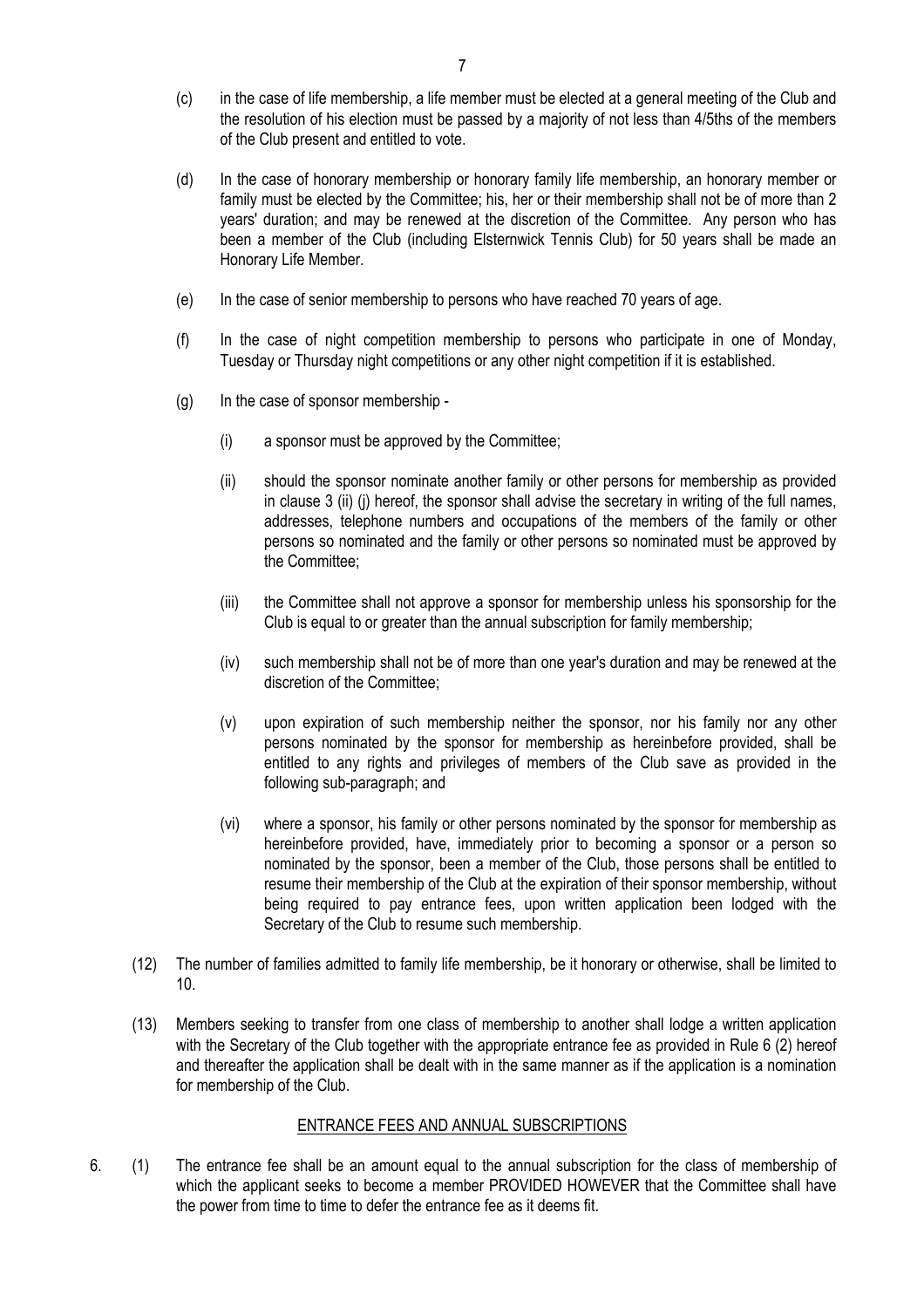- (2) The entrance fees for members seeking to transfer from one class of membership to another, shall be
	- (a) from junior or student membership to playing membership, no entrance fee shall be payable;
	- (b) from junior membership to student membership no entrance fee shall be payable;
	- (c) from non-playing membership to playing membership the full entrance fee for playing membership less the entrance fee paid by the member on being admitted as a non-playing member;
	- (d) from playing membership to family membership no entrance fee shall be payable provided that both the member and spouse are playing members. In the event of one or other of them not being a playing member the entrance fee shall be one half of the entrance fee for family membership; and
	- (e) where members seek to transfer between classes of membership not provided for above the Committee may fix such entrance fee as is reasonable in the circumstances.
- (3) A once only fee shall be payable for family life membership, which fee shall include the entrance fee.
- (4) The fee for family life membership shall be fixed by the committee if and when called upon to do so by an applicant for such membership and the Club may, by resolution passed at a general meeting ratify or amend the amount of such fee as fixed by the Committee.
- (5) The annual subscription for the various classes of membership shall be determined from time to time by the Committee.
- (6) The Committee may increase the annual subscription for each class of membership, from time to time, but not more than once annually, by an amount not exceeding 20 per centum of the annual subscription for that category at the time of the proposed increase.
- (7) Annual subscriptions shall cover the period from the 1st day of September to the 31st day of August in the following year with the proviso that any member joining after the 1st day of March in the year shall be entitled to membership until the 31<sup>st</sup> day of August in that year on payment of one-half of the annual subscription in addition to the full entrance fee.
- (8) Annual subscriptions shall be due and payable in advance on the 1st day of September in each year and any member whose subscription is in arrears shall not be entitled to attend any general meeting of the Club and, after having received one month's notice from the Secretary may be excluded by the Committee from the rights and privileges of membership until the annual subscription has been paid or may have his or her membership cancelled.
- (9) A member may apply to the Committee for payment of the annual subscription in a way other than a full year in advance and the Committee may, if it considers the circumstances warrant any concession, make such arrangements concerning the payment as it thinks fit.
- (10) Upon payment of the annual subscription, or where annual subscriptions are not payable by a member, as soon as practicable after the 1<sup>st</sup> day of September, the secretary shall issue to financial members, a membership ticket or medallion for the current year.
- (11) The Club, may by resolution passed at a general meeting of the Club, impose a levy on members, or on particular classes of members, provided that no such levy shall exceed an amount of \$100.00 per member by itself or in aggregate with any other levies that may have been imposed in the same financial year.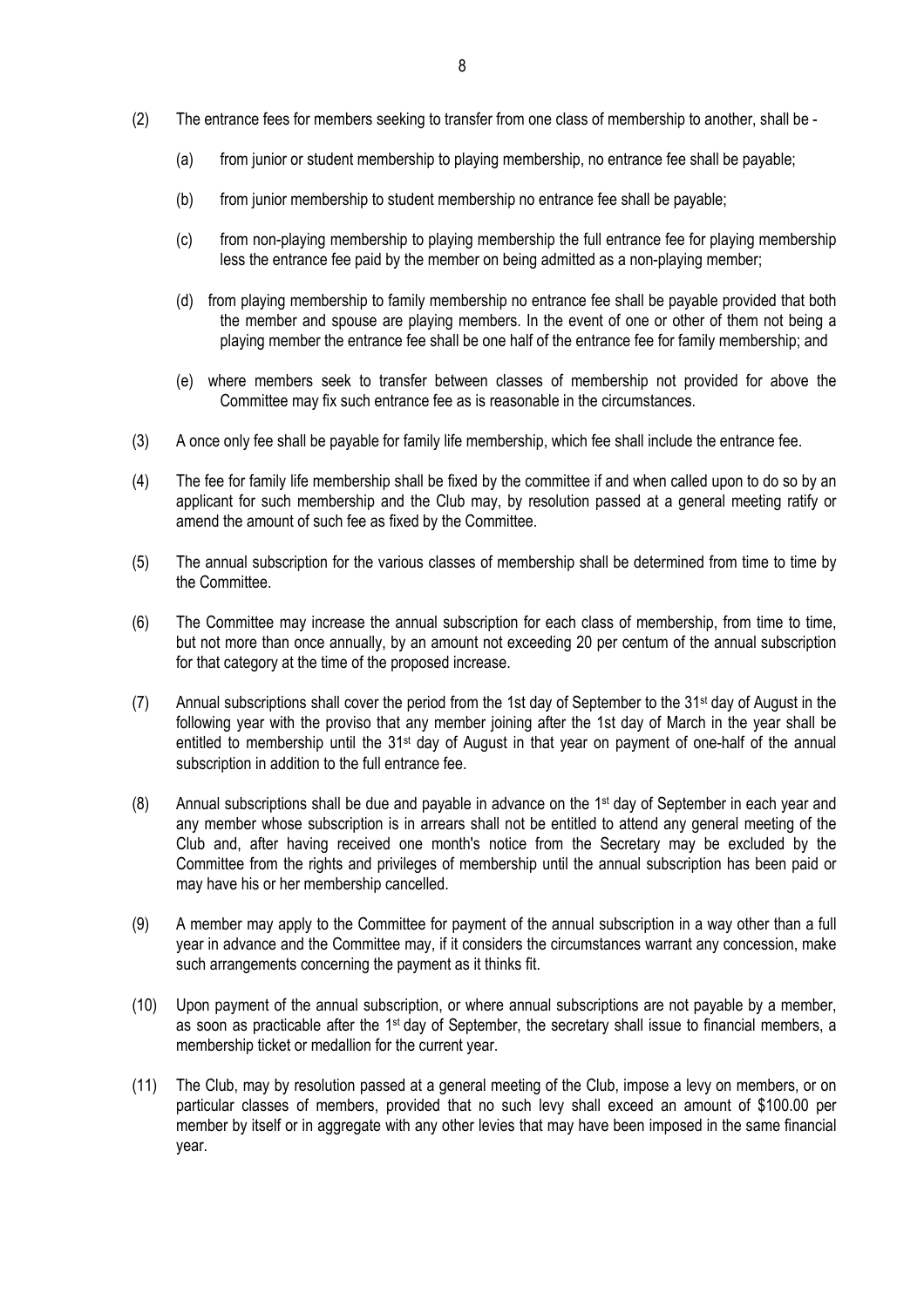(12) The Committee shall be empowered to impose fees, as it considers desirable, such as ball fees, competition fees and the like and upon the Committee striking a fee for a particular matter, such member upon whom the charge falls shall pay the fee promptly.

## REGISTER OF MEMBERS

- 7. The Secretary shall keep and maintain a register of members in which shall be entered
	- (a) the full name of each member;
	- (b) the address, telephone number, mobile telephone number and email address of each member;
	- (c) the class of membership to which each member belongs; and
	- (d) the date of entry of each member to the Club,

and the register shall be available for inspection by members at the address of the Secretary.

#### RESIGNATION AND EXPULSION OF MEMBERS

- 8. (1) A member of the Club who has paid all monies due and payable by him to the Club may resign from the Club by first giving one month's notice in writing to the Secretary of his intention to resign and upon the expiration of that period of notice, the member shall cease to be a member.
	- (2) Upon the expiration of a notice given under sub-clause (1) the Secretary shall make in the register of members an entry recording the date on which the member by whom the notice was given, ceased to be a member.
- 9. (1) Subject to these rules, if the Committee is of the opinion that a member has refused or neglected to comply with these rules, or has been guilty of conduct unbecoming a member or prejudicial to the interests of the Club, the committee may by resolution -
	- (a) reprimand a member of the Club;
	- (b) expel a member from the Club;
	- (c) suspend a member from membership of the Club for a specified period; or
	- (d) fine a member in accordance with the Regulations, if the Committee is of the opinion that the member -
		- (i) has refused or neglected to comply with these rules or any by-laws of the Club; or
		- (ii) has been guilty of conduct unbecoming a member or prejudicial to the interests of the Club.
	- (2) A resolution of the Committee under sub-clause (1)
		- (a) does not take effect unless the Committee, at a meeting held not earlier than 14 and not later than 28 days after the service on the member of a notice under sub-clause (3) confirms the resolution in accordance with this clause; and
		- (b) where the member exercises a right of appeal to the Club under this clause does not take effect unless the Club confirms the resolution in accordance with this clause.
	- (3) Where the Committee passes a resolution under sub-clause (1), the Secretary shall, as soon as practicable, cause to be served on the member a notice in writing -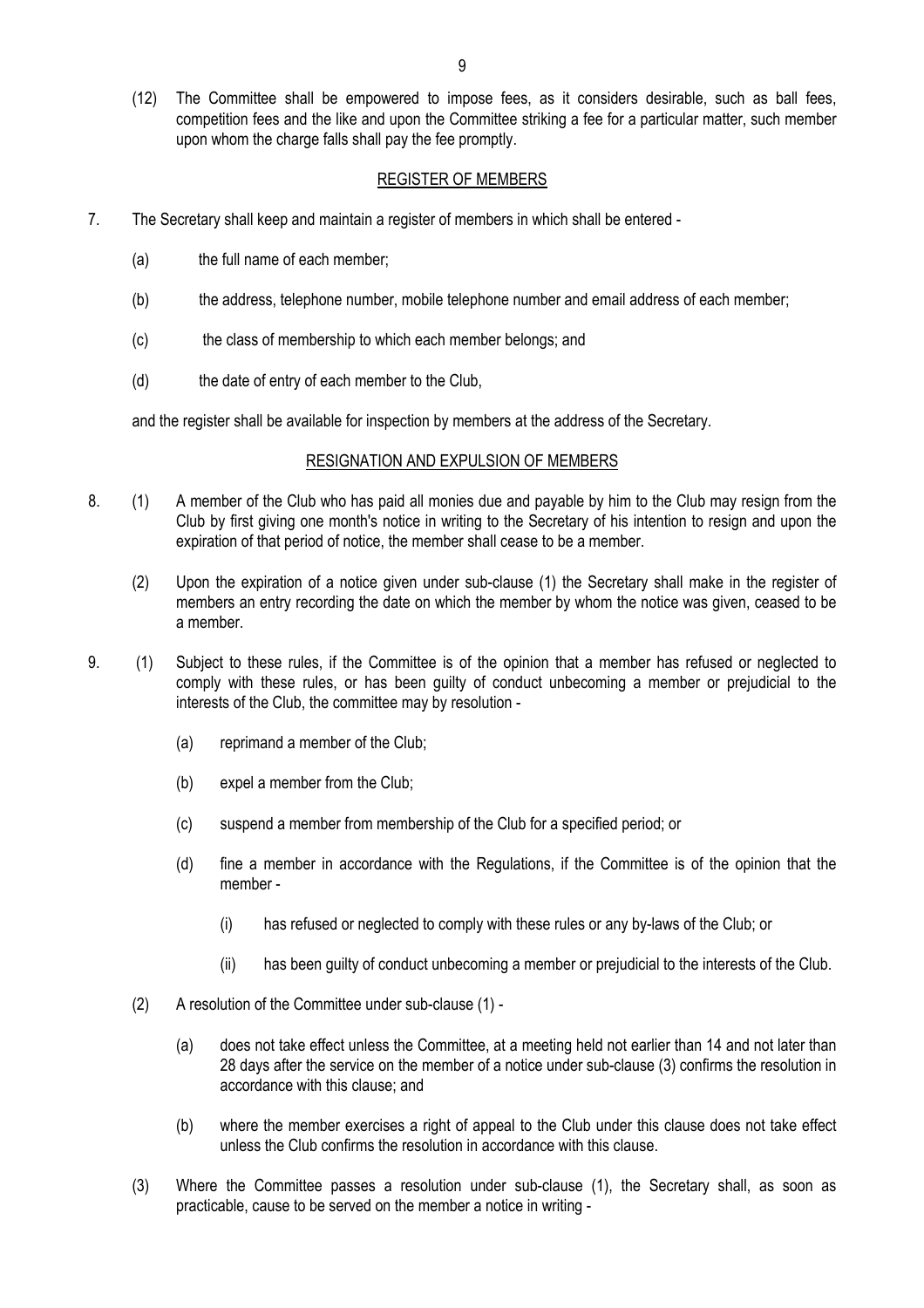- (a) setting out the resolution of the Committee and the grounds on which it is based;
- (b) stating that the member may address the Committee at a meeting to be held not earlier than 14 and not later than 28 days after service of the notice;
- (c) stating the date, place and time of that meeting; and
- (d) informing the member that he may do one or more of the following
	- (i) attend that meeting;
	- (ii) give to the Committee before the date of that meeting a written statement seeking the revocation of the resolution;
	- (iii) not later than 24 hours before the date of the meeting, lodge with the Secretary a notice to the effect that he wishes to appeal to the Club in general meeting against the resolution.
- (4) At a meeting of the Committee held in accordance with sub-clause (2), the Committee
	- (a) shall give to the member an opportunity to be heard;
	- (b) shall give due consideration to any written statement submitted by the member; and
	- (c) shall by resolution determine whether to confirm or to revoke the resolution.
- (5) Where the Secretary receives a notice under sub-clause (3) (d) (iii), he shall notify the Committee and the Committee shall convene a general meeting of the Club held within 21 days after the date on which the Secretary receives the notice.
- (6) At a general meeting of the Club convened under sub-clause (5)
	- (a) no business other than the question of the appeal shall be transacted;
	- (b) the Committee may place before the meeting details of the grounds for the resolution and the reasons for the passing of the resolution;
	- (c) the member shall be given an opportunity to be heard; and
	- (d) the members present shall vote by secret ballot on the question of whether the resolution should be confirmed or revoked.
- (7) If at the general meeting
	- (a) two-thirds of the members vote in person or by proxy in favour of the confirmation of the resolution, the resolution is confirmed; and
	- (b) in any other case, the resolution is revoked.
- (8) Should a member cease to be a member of the Club for any cause he shall forthwith return his membership ticket or medallion to the Secretary.

#### DISPUTES AND MEDIATION

10. (1) The grievance procedure set out in this rule applies to disputes under these Rules between -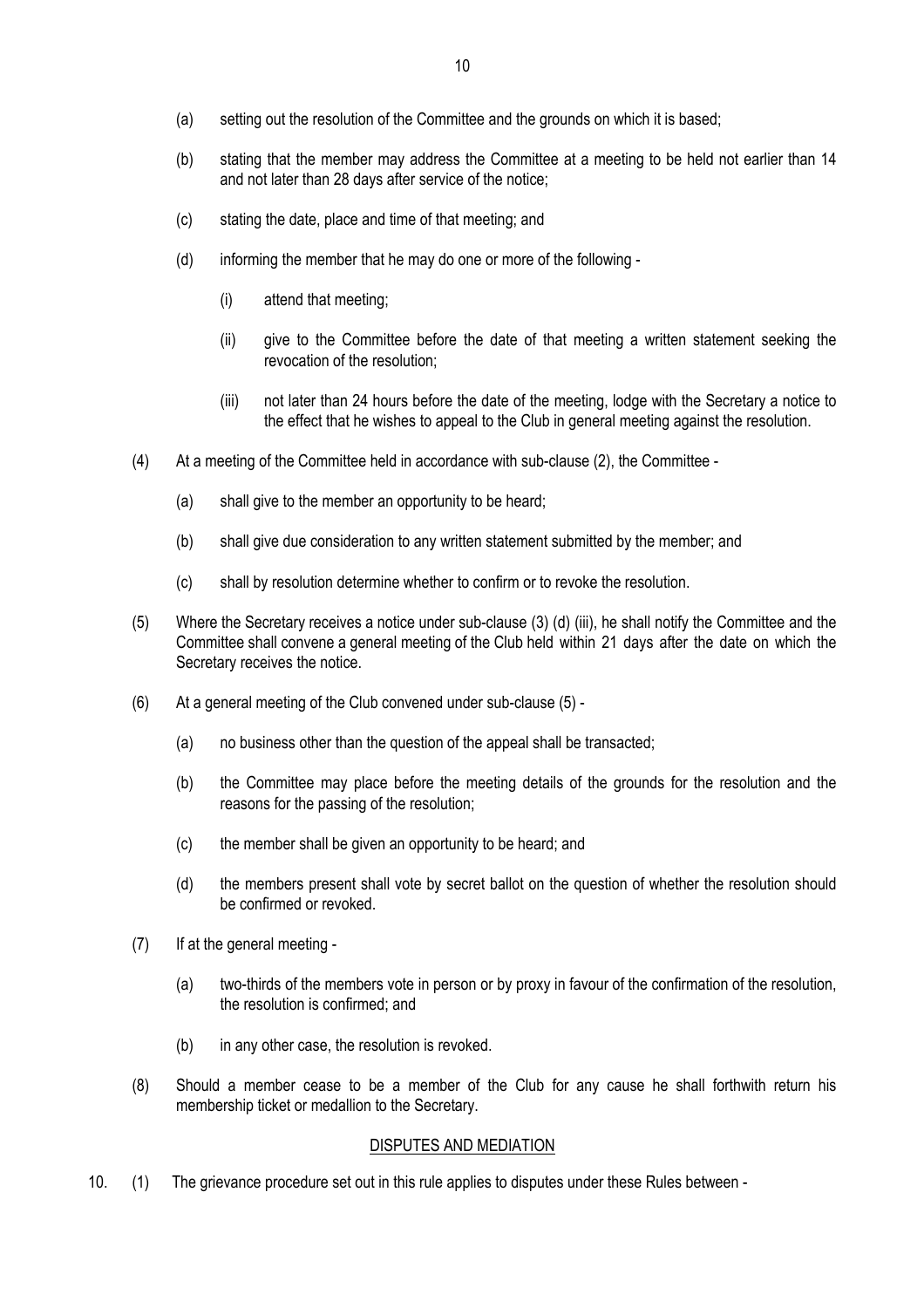- (a) a member and another member; or
- (b) a member and the Club.
- (2) The parties to the dispute must meet and discuss the matter in dispute, and, if possible, resolve the dispute within 14 days after the dispute comes to the attention of all of the parties.
- (3) If the parties are unable to resolve the dispute at the meeting, or if a party fails to attend that meeting, then the parties must, within 10 days, hold a meeting in the presence of a mediator.
- (4) The mediator must be-
	- (a) a person chosen by agreement between the parties; or
	- (b) in the absence of agreement-
		- (i) in the case of a dispute between a member and another member, a person appointed by the committee of the Club; or
		- (ii) in the case of a dispute between a member and the Club, a person who is a mediator appointed or employed by the Dispute Settlement Centre of Victoria (Department of Justice).
- (5) A member of the Club can be a mediator.
- (6) The mediator cannot be a member who is a party to the dispute.
- (7) The parties to the dispute must, in good faith, attempt to settle the dispute by mediation.
- (8) The mediator, in conducting the mediation, must
	- (a) give the parties to the mediation process every opportunity to be heard; and
	- (b) allow due consideration by all parties of any written statement submitted by any party; and
	- (c) ensure that natural justice is accorded to the parties to the dispute throughout the mediation process.
- (9) The mediator must not determine the dispute.
- (10) If the mediation process does not result in the dispute being resolved, the parties may seek to resolve the dispute in accordance with the Act or otherwise at law.

#### ANNUAL GENERAL MEETING

- 11. (1) The Club shall in each calendar year convene an annual general meeting of its members.
	- (2) The annual general meeting shall be held on such day as the Committee determines.
	- (3) The annual general meeting shall be specified as such in the notice convening it.
	- (4) The ordinary business of the annual general meeting shall be
		- (a) to confirm the minutes of the last preceding annual general meeting and of any general meeting held since that meeting;
		- (b) to receive from the Committee reports upon the transactions of the Club during the last preceding financial year;
		- (c) to declare the result of the election or to elect officers of the Club and the ordinary members of the Committee;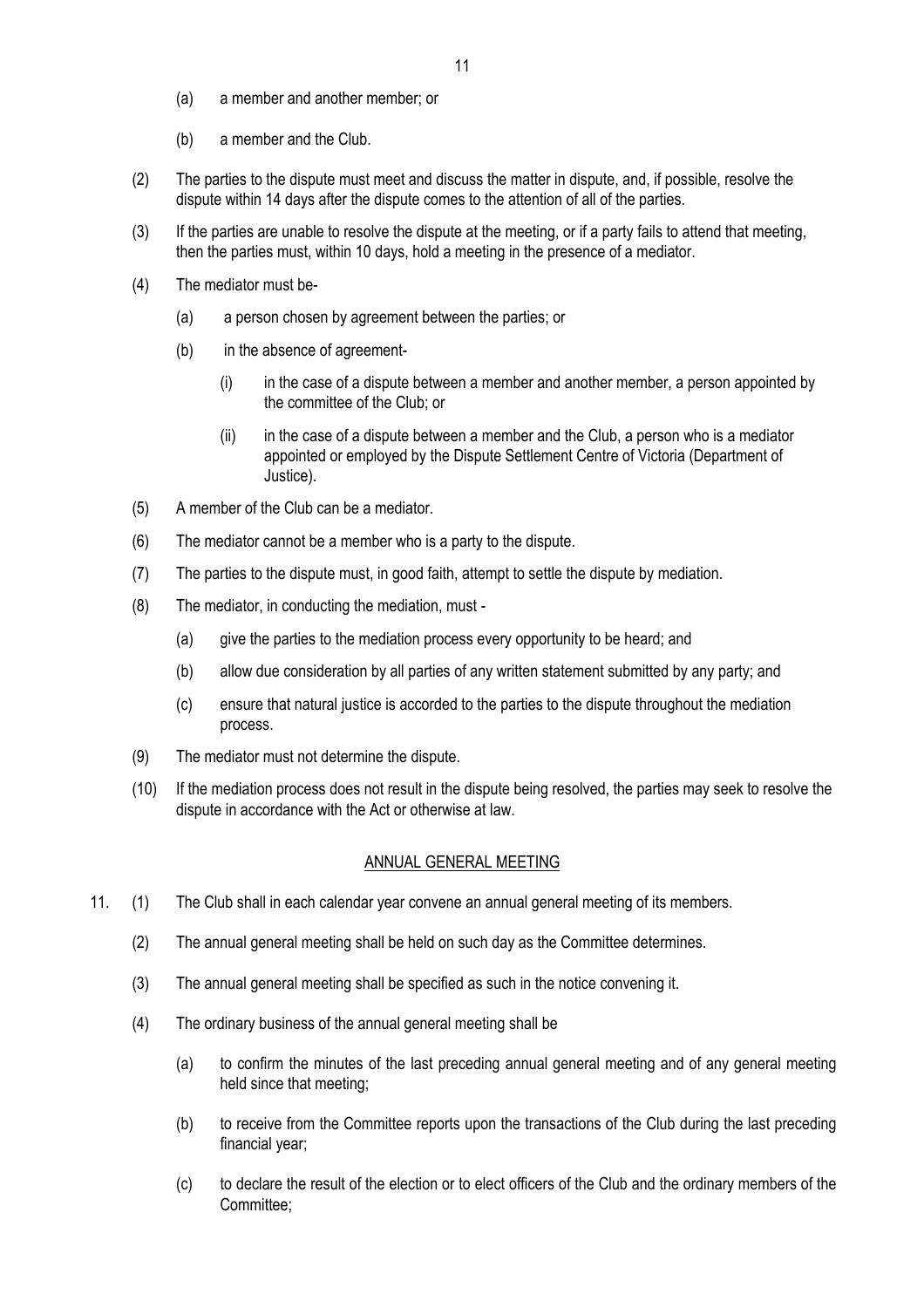- (d) to receive and consider the annual financial statement submitted by the Club in accordance with the Act; and
- (e) to elect the auditor for the Club if required under the Act who shall review and report on the Club's financial statements as required by the Act.
- (5) The annual general meeting may transact special business of which notice is given in accordance with these rules.
- (6) The annual general meeting shall be in addition to any other general meetings that may be held in the same year.

### SPECIAL GENERAL MEETING

- 12. All general meetings other than the annual general meeting shall be called special general meetings.
- 13. (1) The Committee may, whenever it thinks fit, convene a special general meeting of the Club and, where, but for this sub-clause, more than 15 months would lapse between annual general meetings, shall convene a special general meeting before the expiration of that period.
	- (2) The Committee must, on the request in writing of members representing not less than 10 per cent of those entitled to vote at general meetings convene a special general meeting of the Club.
	- (3) The requisition for a special general meeting shall state the objects of the meeting and shall be signed by the members making the requisition and be sent to the address of the Secretary and may consist of several documents in a like form, each signed by one or more of the members making the requisition.
	- (4) If the Committee does not cause a special general meeting to be held within one month after the date on which the requisition is sent to the address of the Secretary, the members making the requisition, or any of them, may convene a special general meeting to be held not later than 3 months after that date.
	- (5) A special general meeting convened by members in pursuance of these rules shall be convened in the same manner as nearly as possible as that in which those meetings are convened by the Committee and all reasonable expenses incurred in convening the meeting shall be refunded by the Club to the persons incurring the expenses.

## NOTICE OF MEETING

- 14. (1) The Secretary of the Club, at least 14 days, or if a special resolution has been proposed at least 21 days, before the date fixed for holding a general meeting of the Club, must cause to be sent to each member of the Club, a notice stating the place, date and time of the meeting and the nature of the business to be conducted at the meeting.
	- (2) Notice may be sent
		- (a) by prepaid post to the address appearing in the register of members; or
		- (b) if the member requests, by facsimile or electronic transmission.
	- (3) The Secretary shall also post such notice on the notice board in the club house.
	- (4) The Secretary shall serve with the notice of the annual general meeting a copy of the annual financial statement of the Club to be considered at such meeting.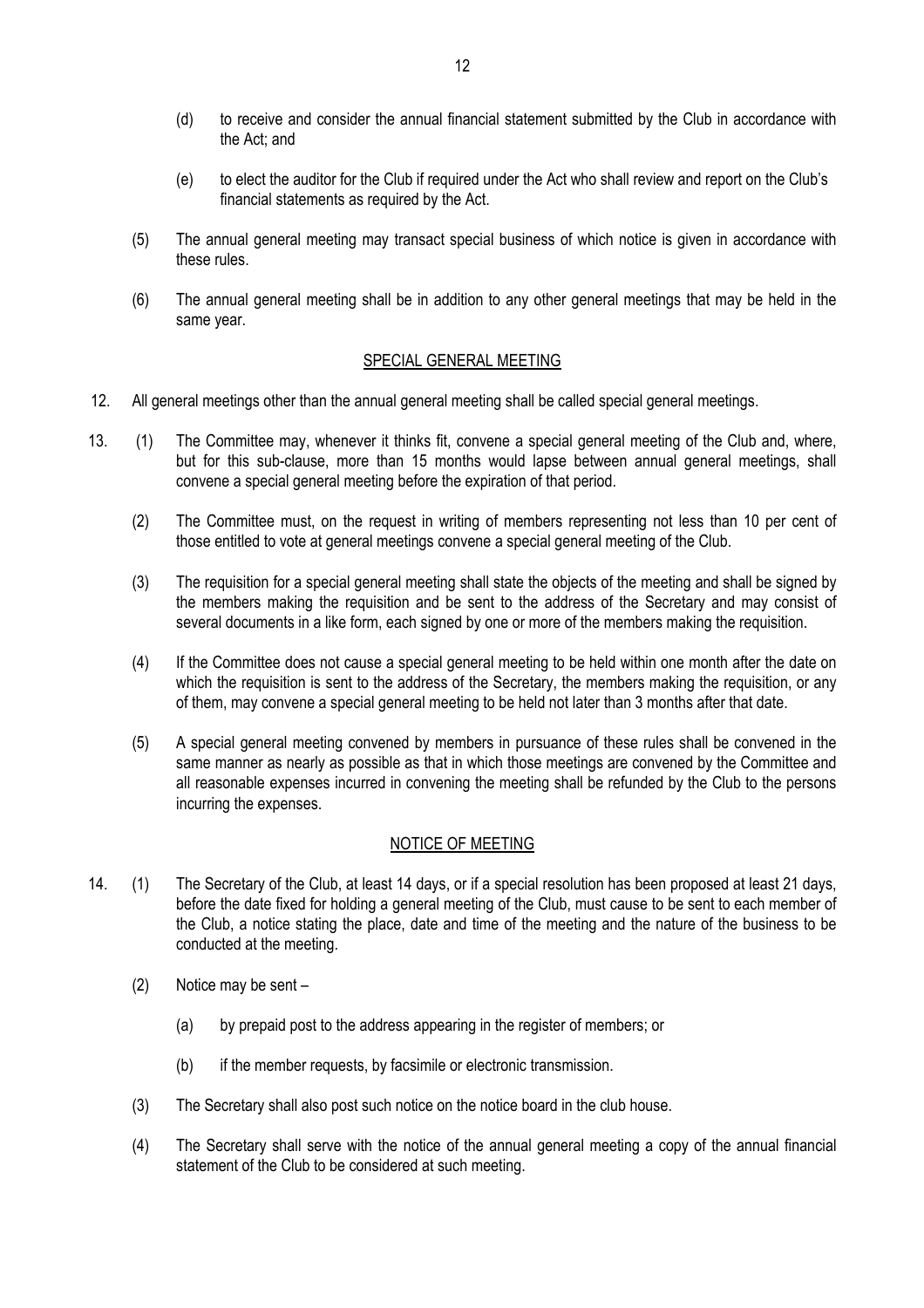- 13
- (5) No business other than that set out in the notice convening the meeting shall be transacted at the meeting.
- (6) A member desiring to bring any business before a meeting may give notice of that business in writing to the Secretary, who shall include all that business in the notice calling the next general meeting after the receipt of such notice.

### PROCEEDINGS AT MEETING

- 15. (1) All business that is transacted at a special general meeting and all business that is transacted at the annual general meeting with the exception of that specifically referred to in these rules as being the ordinary business of the annual general meeting shall be deemed to be special business.
	- (2) No item of business shall be transacted at a general meeting unless a quorum of members entitled under these rules to vote is present during the time when the meeting is considering that item.
	- (3) Eight members personally present (being members entitled under these rules to vote at a general meeting) constitute a quorum for the transaction of the business of a general meeting.
	- (4) If within half an hour after the appointed time for the commencement of a general meeting, a quorum is not present the meeting if convened by the requisition of members shall be dissolved and in any other case shall stand adjourned to the same day in the next week at the same time and (unless another place is specified by the Chairman at the time of the adjournment or by written notice to members given before the day to which the meeting is adjourned) at the same place and if at the adjourned hearing the quorum is not present within half an hour after the time appointed for the commencement of the meeting, the members present (being not less than 3) shall be a quorum.
- 16. (1) The President, or in his absence, the Vice President shall preside as Chairman at each general meeting of the Club.
	- (2) If the President and the Vice President are absent from a general meeting, the members present shall elect one of their number to preside as Chairman at the meeting.
- 17. (1) The Chairman of the general meeting at which a quorum is present may, with the consent of the meeting, adjourn the meeting from time to time and place to place, but no business shall be transacted at an adjourned meeting other than the business left unfinished at the meeting at which the adjournment took place.
	- (2) Where a meeting is adjourned for 14 days or more, a like notice of the adjourned meeting shall be given as in the case of a general meeting.
	- (3) Except as provided in sub-clauses (1) and (2), it is not necessary to give notice of an adjournment or of the business to be transacted at an adjourned meeting.
- 18. A question arising at a general meeting of the Club shall be determined on a show of hands and unless before or on the declaration of the show of hands a poll is demanded, a declaration by the Chairman that a resolution has, on a show of hands, been carried or carried unanimously or carried by a particular majority or lost, and an entry to that affect in the Minute Book of the Club is evidence of the fact, without proof of the number or proportion of the votes recorded in favor of, or against, that resolution.
- 19. (1) Upon any question arising at a general meeting of the Club, a member has only one vote.
	- (2) All votes shall be given personally or by proxy.
	- (3) In the case of an equality of voting on a question the Chairman of the meeting is entitled to exercise a second casting vote.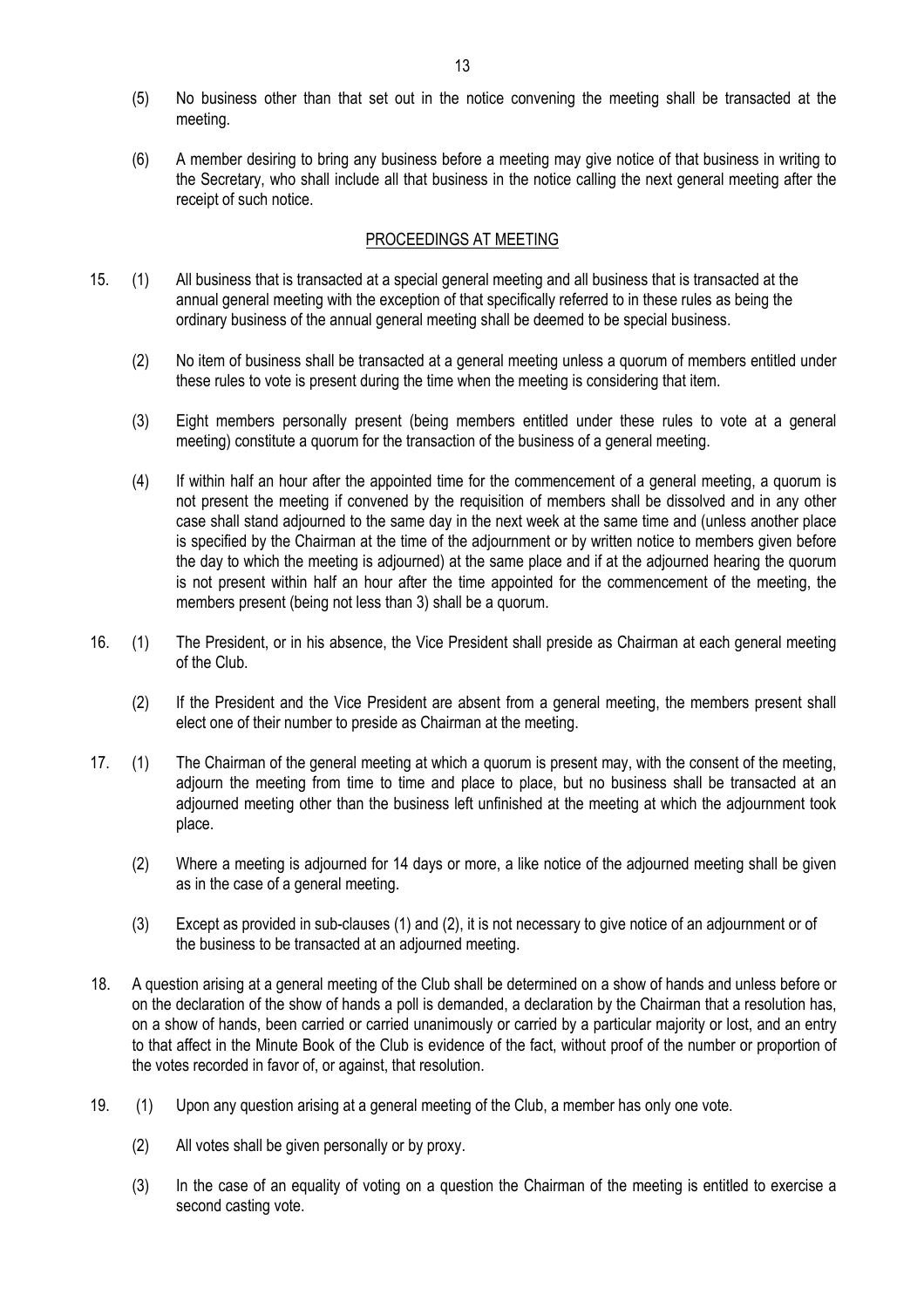- 20. (1) If at a meeting a poll on any question is demanded by not less than 3 members, it shall be taken at that meeting in such manner as the Chairman may direct and the resolution of the poll shall be deemed to be a resolution of the meeting on that question.
	- (2) A poll that is demanded on the election of a Chairman or on a question of an adjournment shall be taken forthwith and a poll that is demanded on any other question shall be taken at such time before the close of the meeting as the Chairman may direct.
- 21. A member is not entitled to vote at any general meeting unless all monies due and payable by him to the Club have been paid.
- 22. (1) Each member shall be entitled to appoint another member as his proxy by notice given to the secretary no later than 24 hours before the time of the meeting in respect of which the proxy is appointed.
	- (2) The notice appointing the proxy shall be in the form set out in Appendix 2.

### COMMITTEE OF MANAGEMENT

- 23. (1) The affairs of the Club shall be managed by a Committee of Management constituted as provided in Rule 24.
	- (2) The Committee
		- (a) shall control and manage the business and affairs of the Club;
		- (b) may, subject to these rules, the Regulations and the Act, exercise all such powers and functions as may be exercised by the Club other than those powers and functions that are required by these rules to be exercised by general meetings of the members of the Club;
		- (c) subject to these rules, the Regulations and the Act, has power to perform all such acts and things as appear to the Committee to be essential for the proper management of the business and affairs of the Club;
		- (d) may appoint sub-committees consisting of persons who are members of the committee and other members of the Club in such numbers and proportions and for such time as it thinks fit;
		- (e) may delegate to the sub-committee or sub-committees that it appoints such of its powers and duties as it may determine as desirable; and
		- (f) may make by-laws for any purpose deemed necessary for the control and management of the business and affairs of the Club and may alter amend or rescind such by-laws as is necessary and such by-laws, provided they are not inconsistent with these rules or the Regulations or Act, shall be binding on the members of the Club.
- 24. (1) The officers of the Club shall be
	- (a) a President;
	- (b) the immediate past President;
	- (c) a Vice President;
	- (d) a Secretary; and
	- (e) a Treasurer.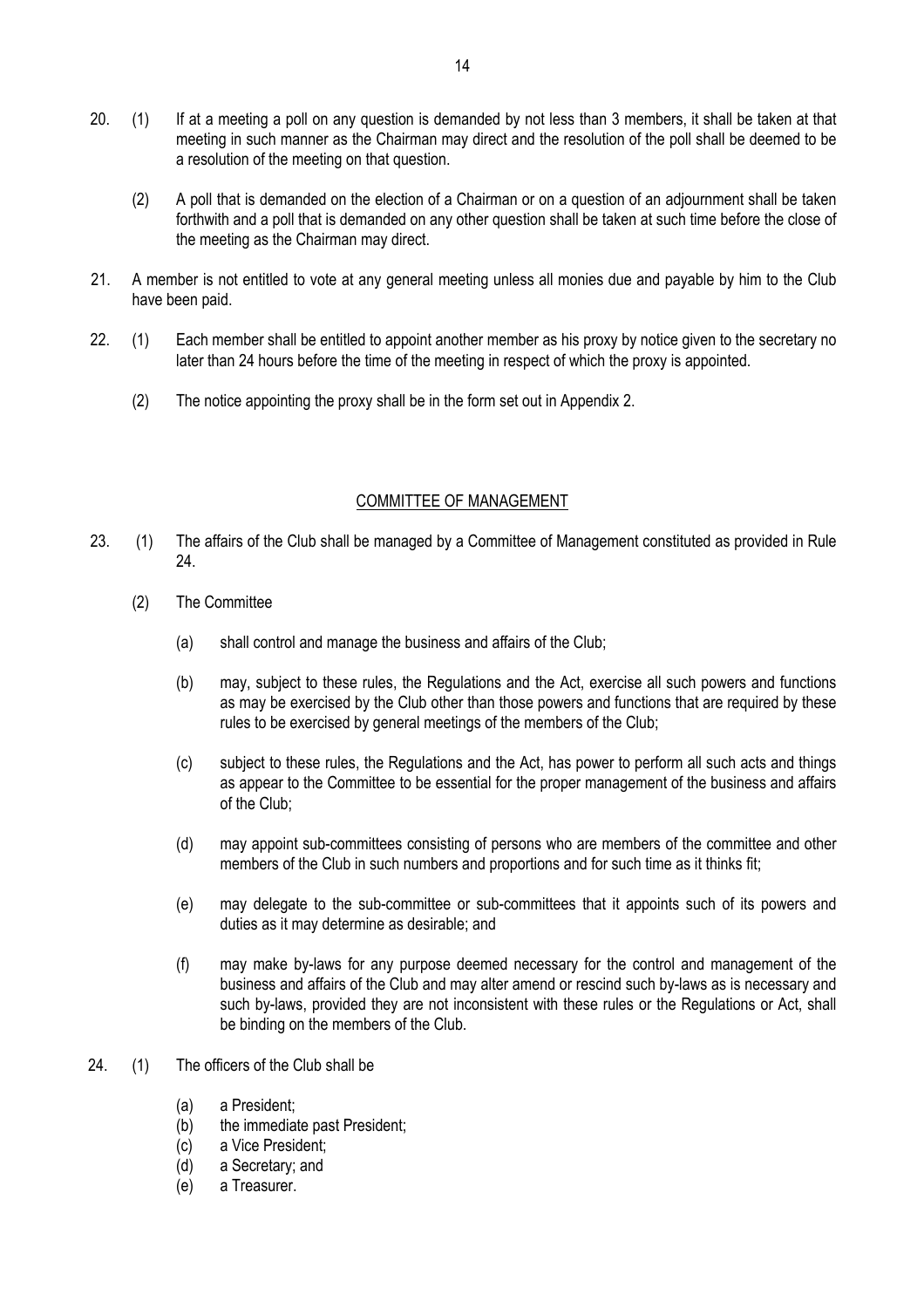- (2) The provisions of Rule 25 so far as they are applicable and with the necessary modifications, apply to and in relation to the election of persons to any of the offices mentioned in sub-clause (1).
- (3) Each officer of the Club shall hold office until the annual general meeting next after the date of his election but is eligible for re-election.
- (4) In the event of a casual vacancy in any office referred to in sub-clause (1), the Committee may appoint one of its members to the vacant office and the member so appointed may continue in office up to and including the conclusion of the annual general meeting next following the date of his appointment.
- 25. (1) Subject to the Act the Committee shall consist of
	- (a) the officers of the Club; and
	- (b) 9 ordinary members -

each of whom, save for the immediate past President, shall be elected at the annual general meeting of the Club in each year.

- (2) Each ordinary member of the Committee shall, subject to these rules, hold office until the annual general meeting next after the date of his election but is eligible for re-election.
- (3) In the event of a casual vacancy occurring in the office of an ordinary member of the Committee, the Committee may appoint a member of the Club to fill the vacancy and the member so appointed shall hold office, subject to the rules, until the conclusion of the annual general meeting next following date of his appointment.
- (4) In addition honorary life committee men, as hereinafter provided, shall be ex-officio members of the Committee and shall be entitled to receive notice of and minutes of all Committee meetings.
- (5) The members may at any general meeting of the Club elect any life member of the Club to the position of honorary life committee man, provided that the resolution is carried by at least 4/5ths of the members present at the meeting and entitled to vote.

#### ELECTION OF OFFICERS AND VACANCY

- 26. (1) The Secretary shall send out a notice at least 14 days before the annual general meeting calling for nominations for officers of the Club.
	- (2) Nominations of candidates for election as officers of the Club or as ordinary members of the Committee
		- (a) shall be made in writing, signed by two members of the Club entitled to do so and accompanied by the written consent of the candidate (which may be endorsed on the form of nomination);
		- (b) shall be delivered to the Secretary of the Club not less than 7 days before the date fixed for the holding of the general meeting; and
		- (c) the Secretary shall post all nominations on the notice board in the club house within 24 hours of the closing time for the receipt of nominations.
	- (3) If the number of nominations exceeds the number of vacancies to be filled a ballot shall be held.
	- (4) A ballot for the election of officers and ordinary members of the Committee shall be conducted in the following manner -
		- (a) the ballot shall be a secret preferential ballot;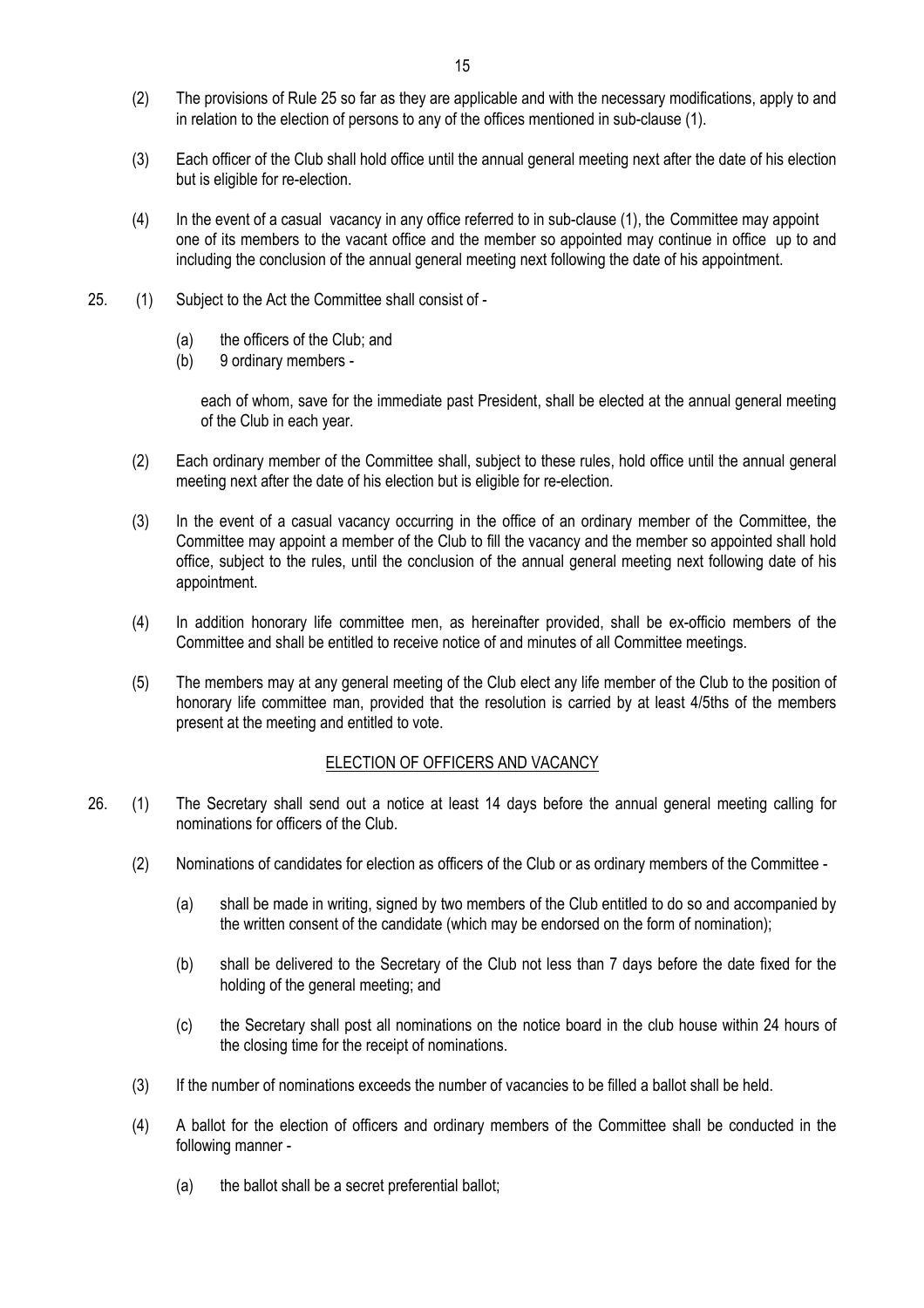- (b) not less than 5 days before the date fixed for the holding of the annual general meeting the Secretary shall serve ballot papers upon all members entitled to vote;
- (c) complete ballot papers must be returned to the Secretary not later than one hour prior to the date and time fixed for the annual general meeting;
- (d) the completed ballot papers shall be checked and votes recorded by three scrutineers, who shall be members of the Club, other than nominees, and who shall be appointed by the Committee; and
- (e) the results of the elections and the names of the officers of the Club shall be declared at the annual general meeting.
- (5) If insufficient nominations are received to fill all vacancies on the Committee, the candidates nominated shall be deemed to be elected and further nominations shall be received at the annual general meeting.
- (6) If the number of nominations received is equal to the numbers of vacancies to be filled, the persons nominated shall be deemed to be elected.
- (7) If the number of nominations received at the annual general meeting exceeds the number of vacancies to be filled, a ballot shall be held at the annual general meeting in such usual and proper manner as the Committee may direct.
- (8) A nomination of a candidate for election under this clause is not valid if that candidate has been nominated for another office for election at the same election.
- 27. For the purpose of these rules, the office of an officer of the Club or of an ordinary member of the Committee becomes vacant if the office or member:
	- (a) ceases to be a member of the Club;
	- (b) becomes an insolvent under administration within the meaning of the Companies (Victoria) Code; or
	- (c) resigns his office by notice in writing given to the Secretary.

#### PROCEEDINGS OF COMMITTEE

- 28. (1) The Committee shall meet at least once each month at such place and such time as the Committee may determine.
	- (2) Special meetings of the Committee may be convened by the Secretary or by the President or by a request from a majority of the members of the Committee at any other time.
	- (3) Notice shall be given to members of the Committee of any special meeting specifying the general nature of the business to be transacted and no other business shall be transacted at such a meeting.
	- (4) The quorum for a Committee meeting is the presence of a majority of the Committee members holding office.
	- (5) No business shall be transacted unless a quorum is present and if within half an hour of the time appointed for the meeting a quorum is not present the meeting shall stand adjourned to the same place and at the same hour of the same day in the following week unless the meeting was a special meeting in which case it lapses.
	- (6) At meetings of the Committee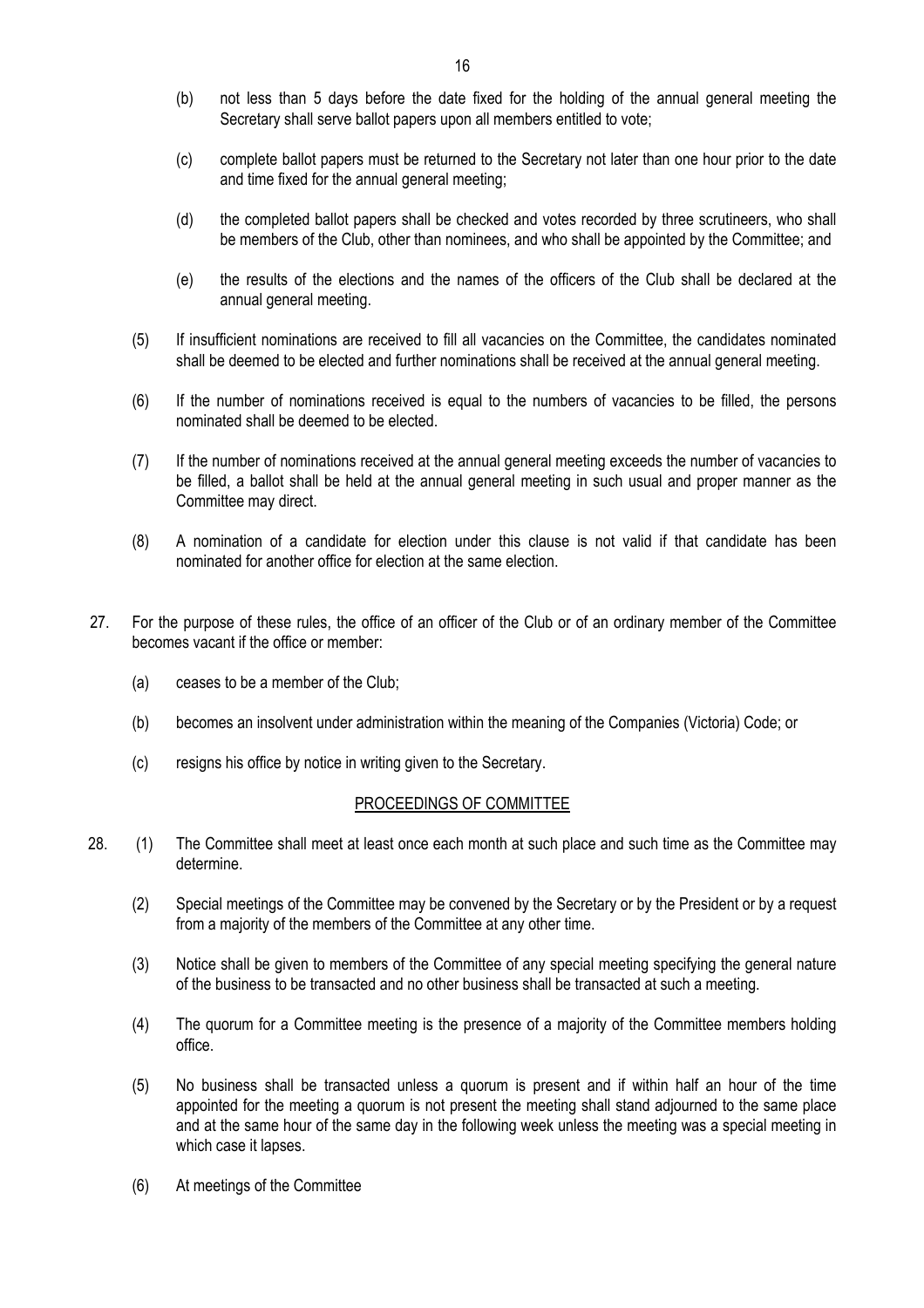- (a) the President or in his absence the Vice President shall preside; or
- (b) if the President and the Vice-President are absent, such one of the remaining members of the Committee as may be chosen by the members present shall preside.
- (7) Questions arising at a meeting of the Committee or of any sub-committee appointed by the Committee shall be determined on a show of hands or, if demanded by a member, by a poll taken in such manner as the person presiding at the meeting may determine.
- (8) Each member present at a meeting of the Committee or any sub-committee appointed by the Committee (including the person presiding at the meeting) is entitled to one vote and, in the event of an equality of votes on any question, the person presiding may exercise a second or casting vote.
- (9) Written notice of each committee meeting shall be served on each member of the Committee by delivering it to him at a reasonable time before the meeting or by sending it by pre-paid post addressed to him at his usual or last known place of abode at least two business days before the date of the meeting.
- (10) Should any member of the Committee fail to attend for three consecutive monthly meetings without the consent of the Committee, his seat may be declared vacant and the Committee shall have power to fill such vacancy in accordance with Rule 24 (4).
- (11) Subject to the sub-clause (4) the Committee may act notwithstanding any vacancy on the Committee.

#### **SECRETARY**

- 29. The Secretary of the Club shall
	- (1) Keep minutes of the resolutions and proceedings of each general meeting and each committee meeting in books provided for that purpose together with a record of the names of persons present at committee meetings;
	- (2) Conduct all correspondence of the Club and keep all inward correspondence and copies of all outward correspondence;
	- (3) Prepare reports and notices of all proceedings of the Club and notices of all meetings to be issued; and
	- (4) Maintain the register of members.

#### TREASURER

- 30. (1) The Treasurer of the Club shall
	- (a) collect and receive all monies due to the Club and shall deposit all such monies to the credit of the Club in such bank as the Committee from time to time determines;
	- (b) make all payments authorised by the Club, which payments, save for petty cash disbursements, shall be made by cheque;
	- (c) keep correct accounts and books showing the financial affairs of the Club with full details of all receipts and expenditure connected with the activities of the Club;
	- (d) prepare an annual financial statement to be submitted in accordance with the Act for each year to 31st August for submission to the members at the annual general meeting for approval; and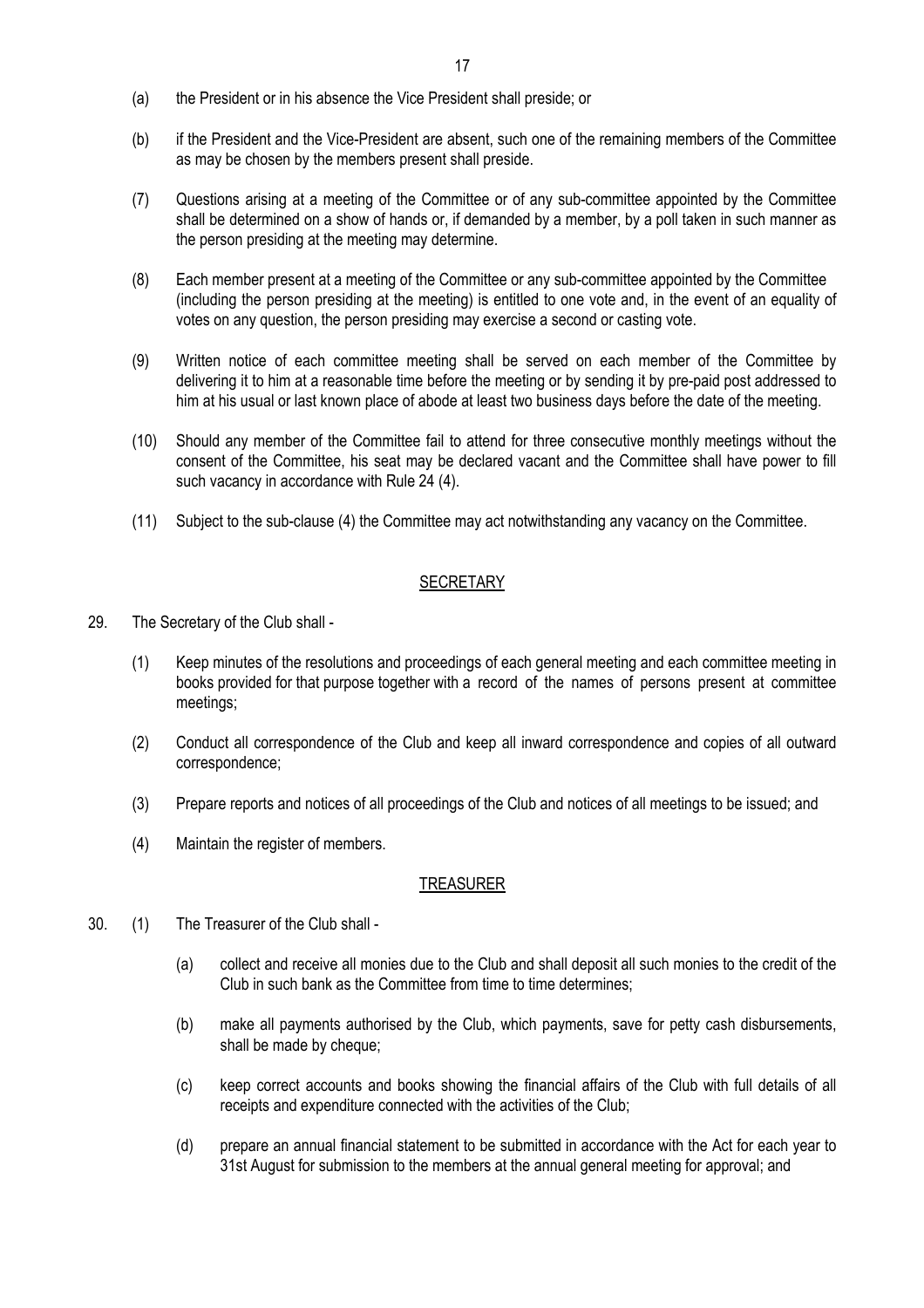- (e) prepare a financial budget for the current year for submission to the members at the annual general meeting.
- (2) The accounts and books referred to in sub-clause (1) shall be available for inspection by members.

#### REMOVAL OF MEMBER OF COMMITTEE

- 31. (1) The Club in general meeting may by resolution remove any member of the Committee before the expiration of his term of office and appoint another member in his stead to hold office until the expiration of the term of the first-mentioned member.
	- (2) Where the member to whom a proposed resolution referred to in sub-clause (1) make representations in writing to the Secretary or President of the Club (not exceeding a reasonable length) and requests that they be notified to the members of the Club, the Secretary or the President may send a copy of the representations to each member of the Club or, if they are not so sent, the member may require that they be read out at the meeting.

### **CHEQUES**

32. All cheques, drafts, bills of exchange, promissory notes and other negotiable instruments shall be signed by two of the President, Vice President, Secretary, Treasurer or by such other person or persons as the Committee may from time to time determine.

### SEAL

- 33. (1) The Common Seal of the Club shall be kept in the custody of the Secretary.
	- (2) The Common Seal shall not be affixed to any instrument except by the authority of the Committee and the affixing of the Common Seal shall be attested by the signatures of either of two members of the Committee or one member of the Committee and of the Secretary of the Club.

### NOTICES

- 34. (1) A notice may be served by or on behalf of the Club upon any member either personally or by sending it by post to the member at his address shown in the Register of Members.
	- (2) Where a document is properly addressed pre-paid and posted to a person as a letter, the document shall, unless the contrary is proved, be deemed to have been given to the person at the time which the letter would have been delivered in the ordinary course of post.

#### WINDING UP OR CANCELLATION

- 35. (1) The Club may be wound up voluntarily by special resolution.
	- (2) In the event of the winding up or the cancellation of the incorporation of the Club, the surplus assets of the Club must not be distributed to any members or former members of the Club.
	- (3) Subject to the Act and any court order made under section 133 of the Act, the surplus assets must be given to a body that has similar purposes to the Club and which is not carried on for the profit or gain of its individual members.
	- (4) The body to which the surplus assets are to be given must be decided by special resolution.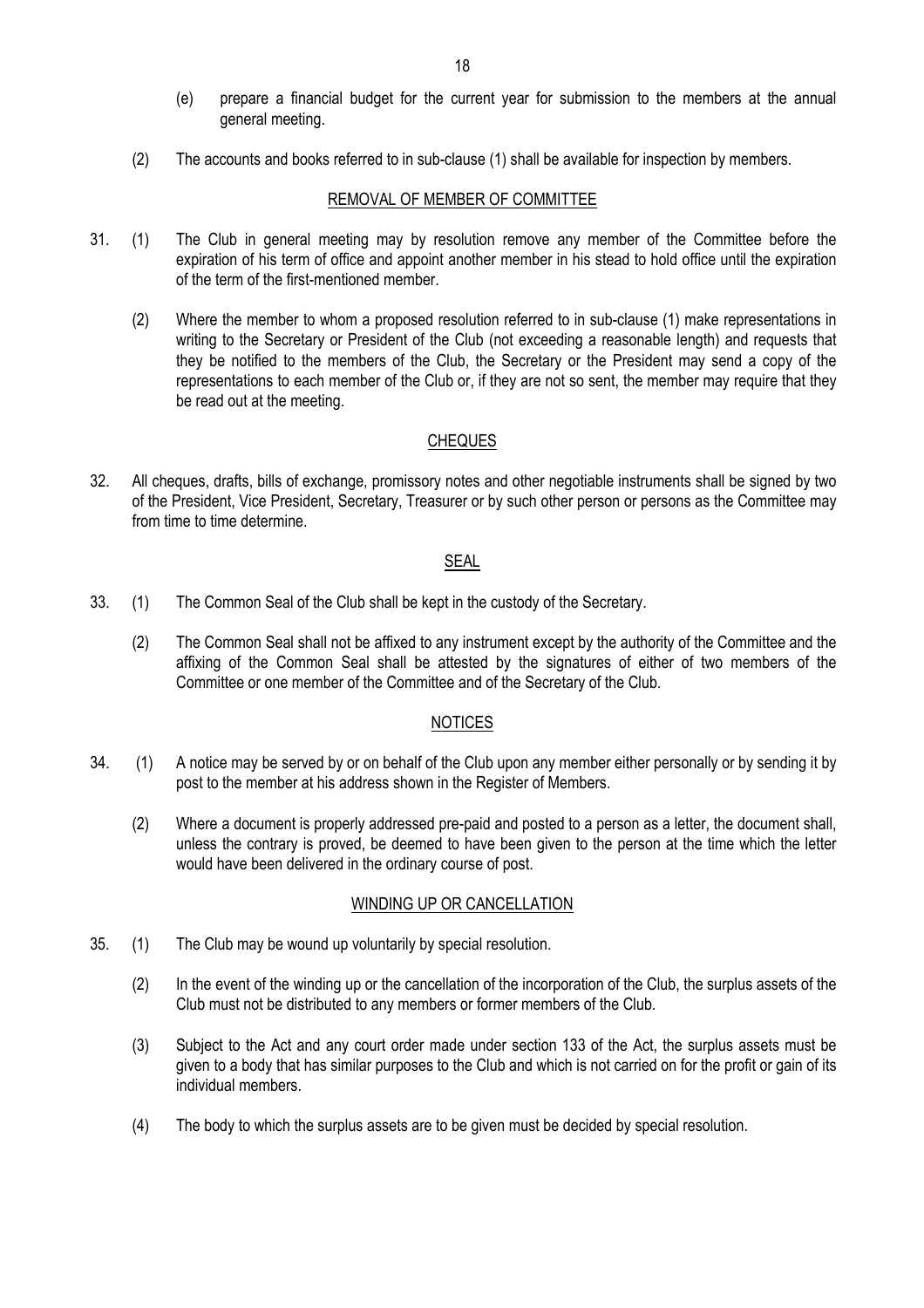### CUSTODY OF RECORDS

36. Except as otherwise provided in these Rules, the Secretary shall keep in his custody or under his control all records, books, documents and securities of the Club. All Club members shall be permitted access to and be allowed to make copies of said records, books, documents and securities of the Club upon request.

### FUNDS

- 37. (1) The funds of the Club shall be derived from entrance fees, annual subscriptions, donations, levies, and subject to these Rules, such other sources as the Committee determines.
	- (2) The Committee may authorise the borrowing of money by the Club at such time and for such amounts and upon such terms and conditions as it thinks fit.
	- (3) The total sums borrowed pursuant to sub-clause (2) shall not exceed \$5,000.00 at any one time, unless the Committee is duly authorised at a general meeting of the Club to exceed such sum.
	- (4) No member shall receive any remuneration or reward from the funds of the Club for representing the Club in pennant or other competitions unless such funds have been obtained from sponsors for the specific purpose of such payment.
	- (5) The funds of the Club can only be held in a current account or on deposit with a major Australian trading bank (i.e. National Australia Bank, ANZ Banking Group Limited, Westpac Banking Corporation, Commonwealth Bank Limited). This clause precludes all other forms of investment.

### GENERAL

38. The Tennis Australia Member Protection By-Law is adopted, as amended from time to time, as a By-Law of Dendy Park Tennis Club Inc.

### MEMBER'S ACCESS TO MINUTES

- 39. All Club members shall be entitled to access and make copies of the minutes of general meetings (including any submitted financial statements) of the Club upon request.
- 40. All Club members may request access to the minutes of Committee meetings. Upon receiving such a request, the Committee may, at its absolute discretion, decide to permit or refuse the request.

### SALE OF LIQUOR

- 41. Liquor may pursuant to and in accordance with a permit issued under the Liquor Control Reform Act 1998 be sold, supplied or disposed of in the Club premises and such permit shall be clearly displayed in a prominent part of the said premises.
- 42. A visitor to the Club shall not be supplied with liquor unless -
	- (1) The name of the visitor has been entered in a book kept by the Club for that purpose, and the member at whose invitation the visitor is present in the Club premises has signed his name opposite the name of the visitor in that book; and
	- (2) The visitor is in the presence of the member introducing such visitor.
- 43. A member shall not introduce more than three visitors to the club premises on any one day during the period within which liquor may be supplied under the permit.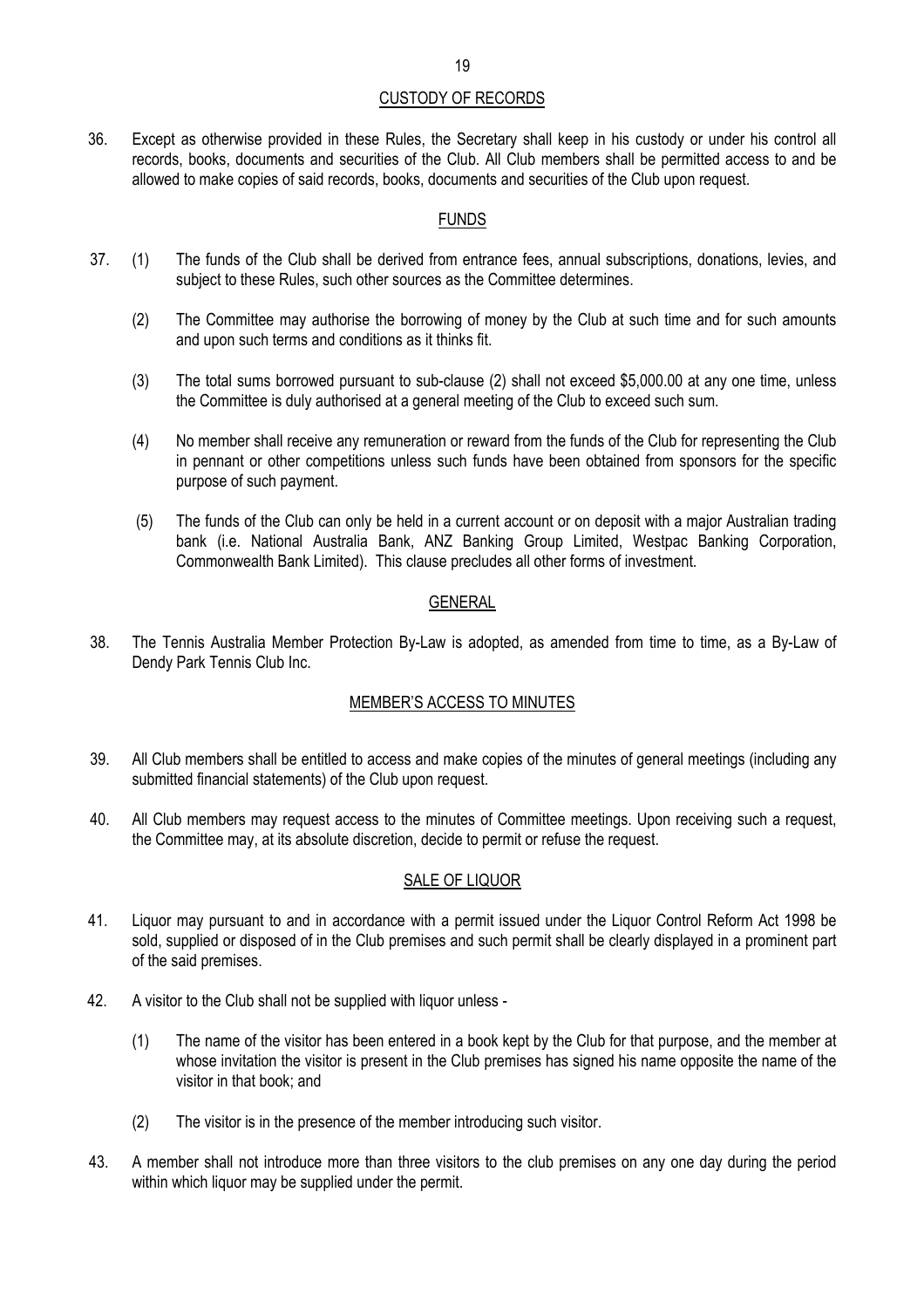- 44. No liquor shall be sold or supplied to any person under 18 years of age.
- 45. The club premises shall be conducted so as to ensure that any escape of noise from the premises does not disturb the peace and quiet of the neighbourhood.
- 46. No liquor shall be sold or supplied for consumption elsewhere than on the club premises unless such liquor is removed from the premises of the club by the member purchasing the same.
- 47. For the purpose of these rules the word "club premises" appearing therein shall be deemed to mean such portion of the premises of the Club as is for the time being "licensed premises" or "licensed victuallers premises" within the meaning of the Liquor Control Reform Act 1998.
- 48. For the purpose of these rules the word "liquor" where appearing therein shall be deemed "liquor" within the meaning of the Liquor Control Reform Act 1998.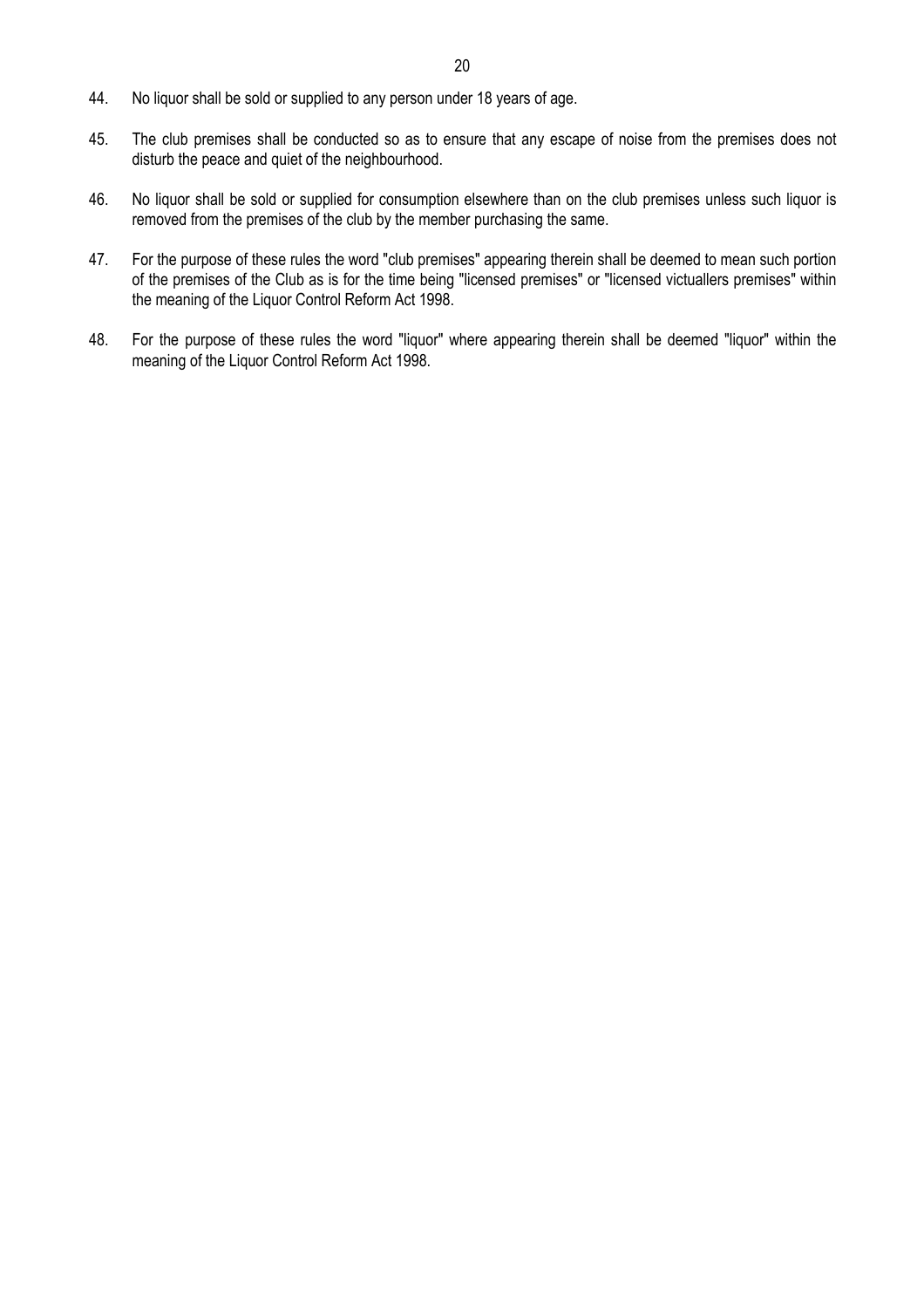# APPENDIX 1

Application for membership of DENDY PARK TENNIS CLUB INCORPORATED

Insert current version